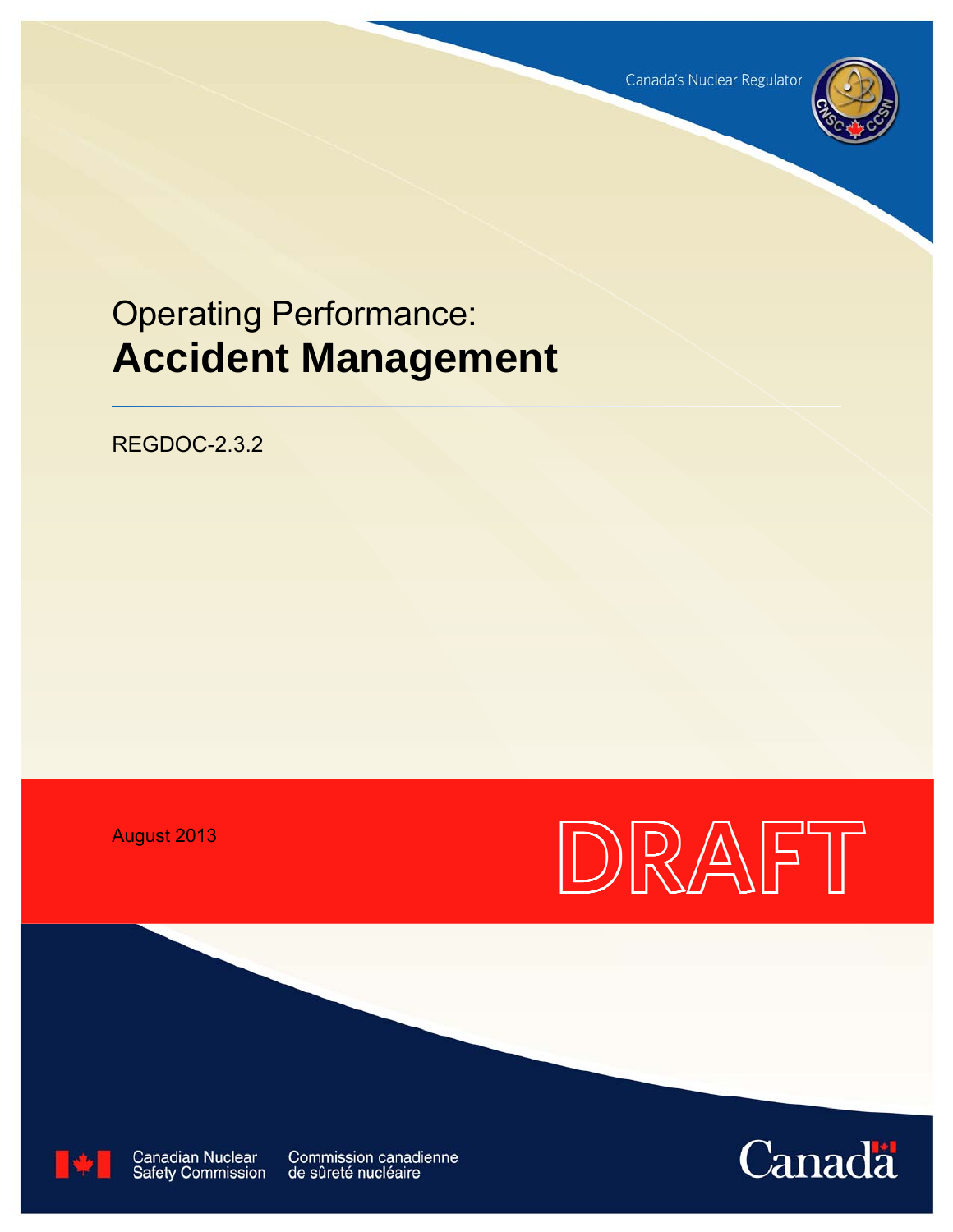# **Accident Management**

Regulatory Document REGDOC-2.3.2

© Canadian Nuclear Safety Commission (CNSC) 2013 PWGSC catalogue number **XXXXX** ISBN XXXXX

Extracts from this document may be reproduced for individual use without permission provided the source is fully acknowledged. However, reproduction in whole or in part for purposes of resale or redistribution requires prior written permission from the Canadian Nuclear Safety Commission.

*Également publié en français sous le titre : Conduite de l'exploitation : Gestion des accidents* 

#### **Document availability**

This document can be viewed on the CNSC Web site at [nuclearsafety.gc.ca.](http://www.nuclearsafety.gc.ca/) To request a copy of the document in English or French, please contact:

Canadian Nuclear Safety Commission 280 Slater Street P.O. Box 1046, Station B Ottawa, Ontario K1P 5S9 CANADA

Tel.: 613-995-5894 or 1-800-668-5284 (in Canada only) Facsimile: 613-995-5086 Email: [info@cnsc-ccsn.gc.ca](mailto:info@cnsc-ccsn.gc.ca) Web site: [nuclearsafety.gc.ca](http://www.nuclearsafety.gc.ca/) Facebook: [facebook.com/CanadianNuclearSafetyCommission](http://www.facebook.com/CanadianNuclearSafetyCommission) YouTube: [youtube.com/cnscccsn](http://www.youtube.com/cnscccsn)

# **Publishing history**

[August 2013] Version 0.00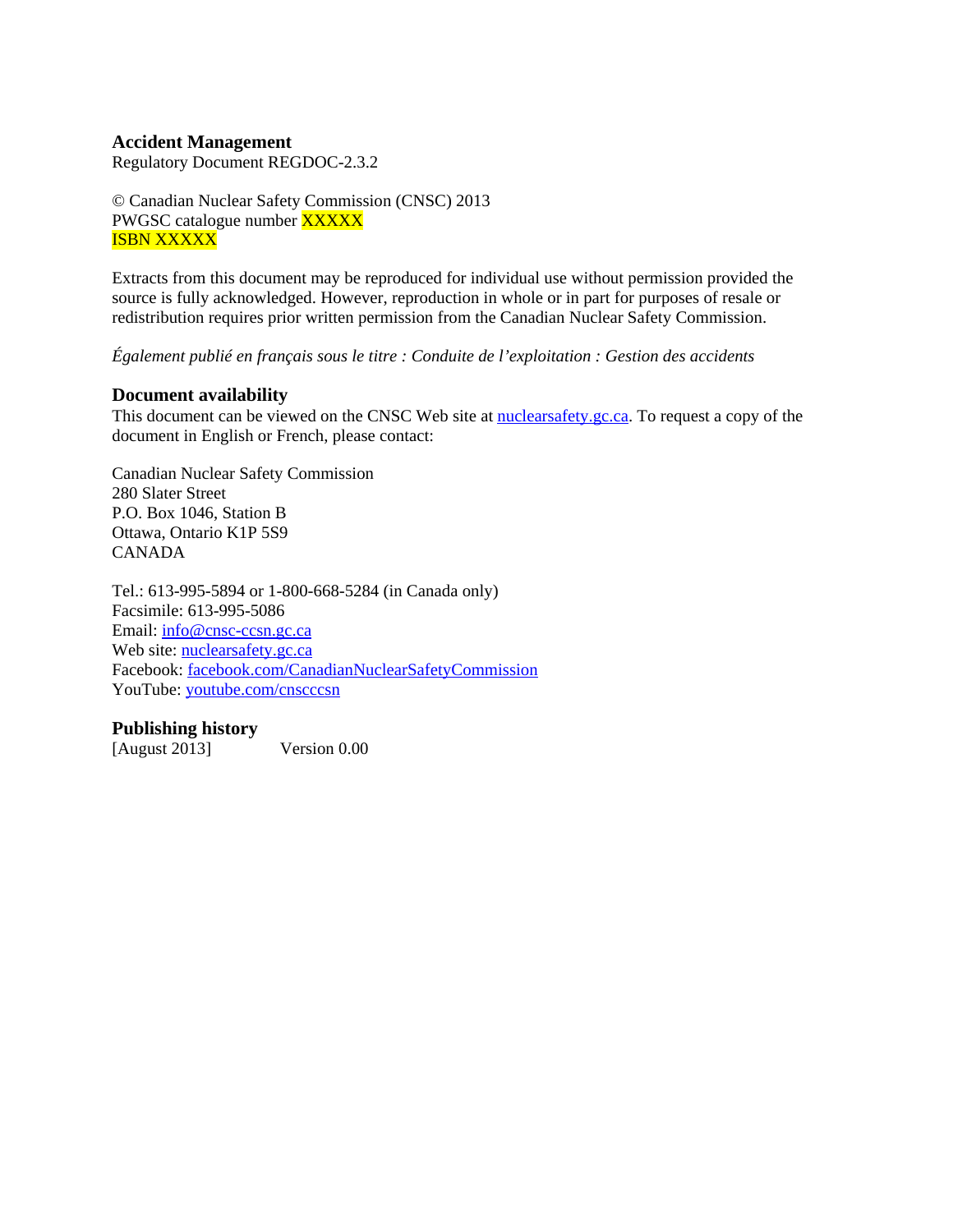# **Preface**

This regulatory document is part of the CNSC's operating performance series of regulatory documents, which also covers the conduct of licensed activities. The full list of regulatory document series is included in the back of this document and can be found on the CNSC's Web site at [nuclearsafety.gc.ca/regulatory](http://www.nuclearsafety.gc.ca/regulatory-documents)[documents](http://www.nuclearsafety.gc.ca/regulatory-documents)

REGDOC-2.3.2, *Accident Management*, sets out the requirements and guidance of the Canadian Nuclear Safety Commission (CNSC) for the development, implementation and validation of accident management programs for reactor facilities.

Accident management is a commitment to the defence-in-depth approach and is an important component in the licensee's overall capabilities to ensure the risks from nuclear reactors remain low. Defence in depth is applied to all organizational, behavioural, and design-related safety and security activities to ensure they are subject to overlapping provisions. It is important for licensees to implement and maintain operational procedures, guidelines and adequate capabilities to deal with abnormal situations and accidents, including severe accidents. This regulatory document specifies safety principles, high-level requirements and supporting guidelines that allow licensees to develop, implement, and evaluate an integrated accident management program, which includes components that address severe accident management.

Key principles and elements used in developing this document are consistent with International Atomic Energy Agency (IAEA) safety principles, guides and reports, such as the following:

- International Atomic Energy Agency (IAEA) Safety Fundamentals No. SF-1, *IAEA Safety Standards for protection people and the environment - Fundamental Safety Principles*, Vienna, 2006
- IAEA Safety Standards Series No. NS-G-2.15, STI/PUB/1376, *Severe Accident Management Programmes for Nuclear Power Plants - Safety Guide*, Vienna, 2009
- IAEA Safety Reports Series No. 32, STI/PUB/1167, *Implementation of Accident Management Programmes in Nuclear Power Plants*, Vienna, 2004
- IAEA Services Series No. 9, IAEA-SVS-09, *Guidelines for the Review of Accident Management Programmes in Nuclear Power Plants*, Vienna, 2003

This document reflects lessons learned from the Fukushima nuclear event of March 2011, and addresses findings from the CNSC Fukushima Task Force Report. This document supersedes Regulatory Guide G-306, *Severe Accident Management Programs for Nuclear Reactors*, published in 2006.

**Important note:** Where referenced in a licence either directly or indirectly (such as through licenseereferenced documents), this document is part of the licensing basis for a regulated facility or activity.

The licensing basis sets the boundary conditions for acceptable performance at a regulated facility or activity and establishes the basis for the CNSC's compliance program for that regulated facility or activity.

Where this document is part of the licensing basis, the word "shall" is used to express a requirement, to be satisfied by the licensee or licence applicant. "Should" is used to express guidance or that which is advised. "May" is used to express an option or that which is advised or permissible within the limits of this regulatory document. "Can" is used to express possibility or capability.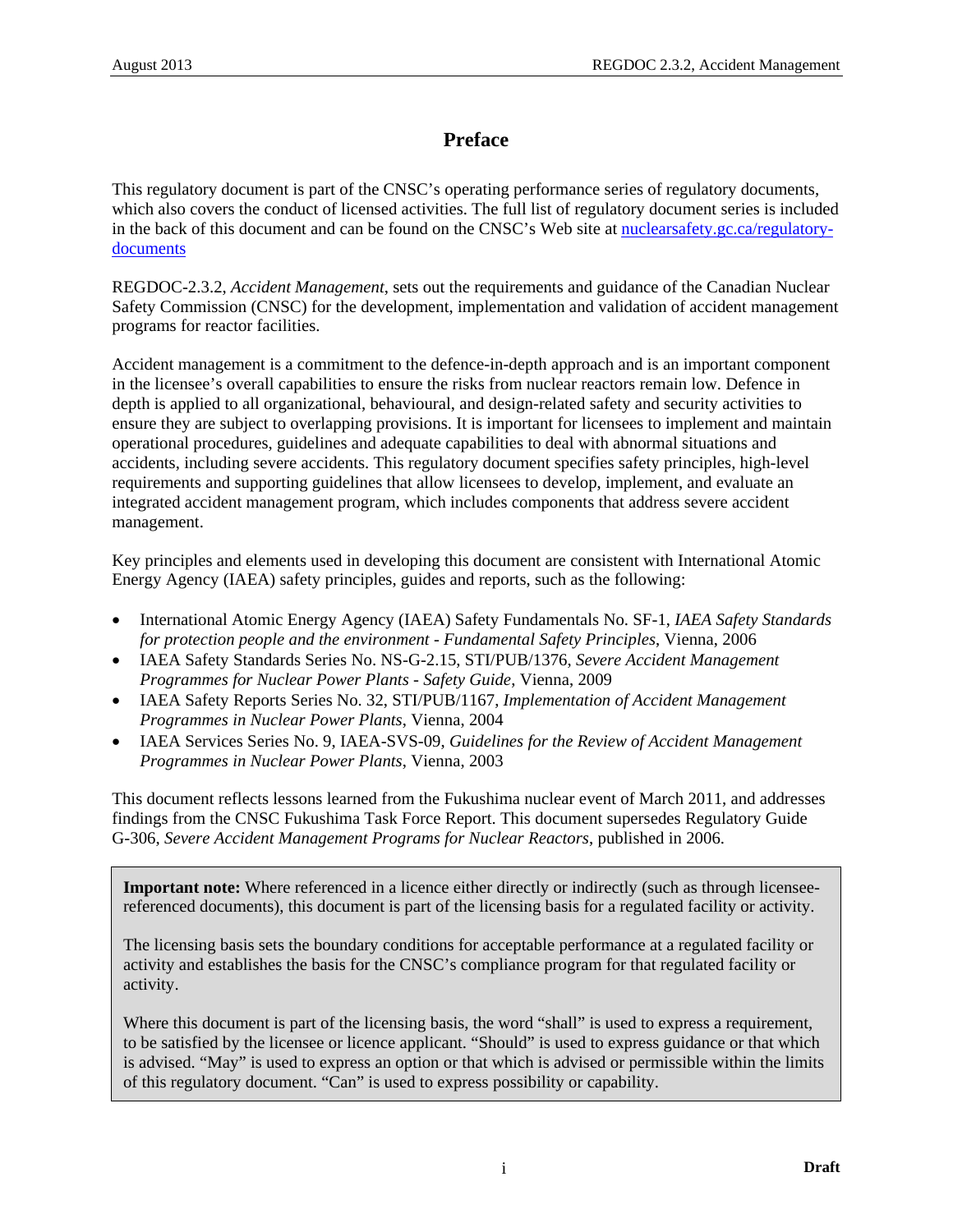Nothing contained in this document is to be construed as relieving any licensee from any other pertinent requirements. It is the licensee's responsibility to identify and comply with all applicable regulations and licence conditions.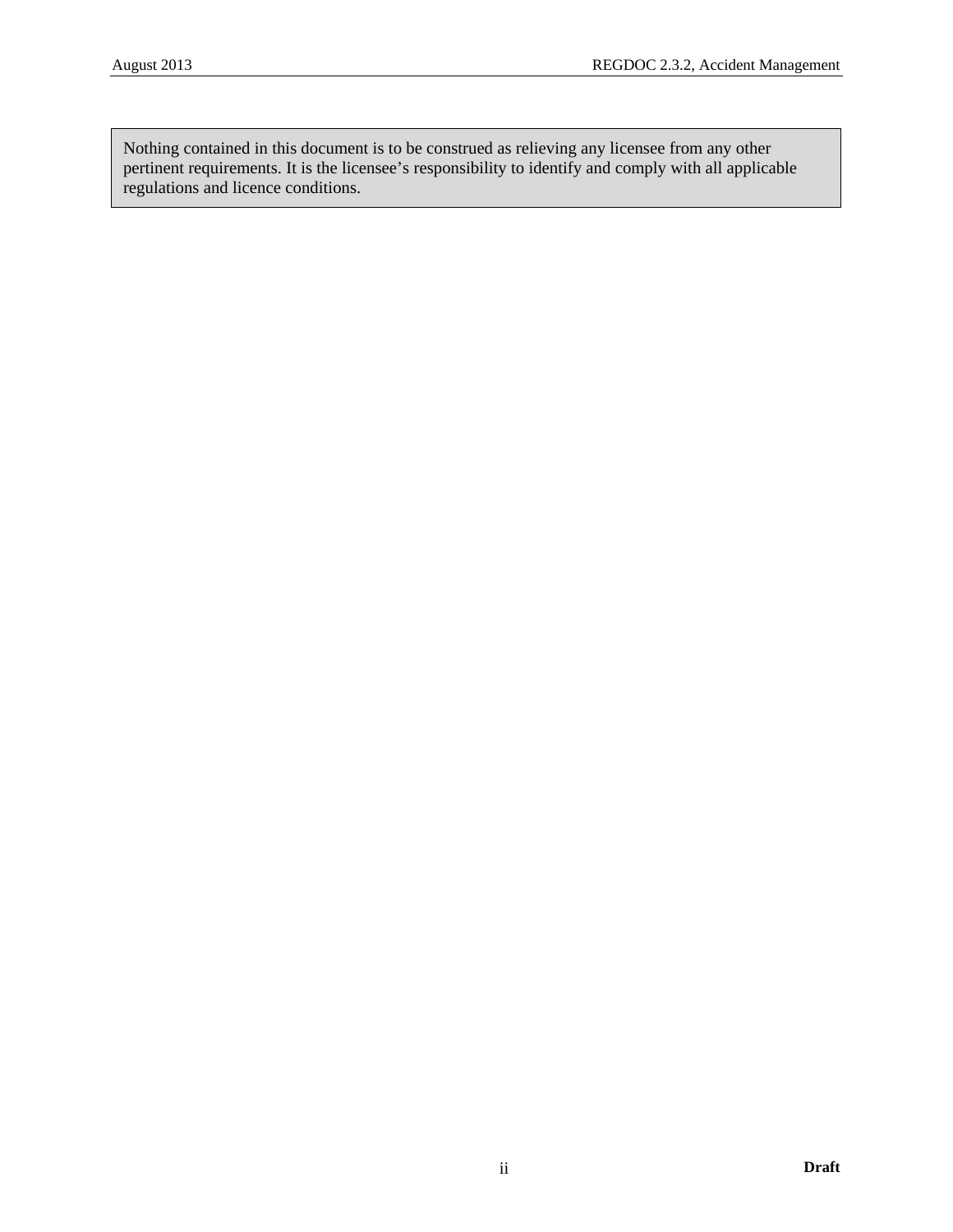# **Table of Contents**

| 1. |                                                                       |       |                                                                       |  |  |  |  |
|----|-----------------------------------------------------------------------|-------|-----------------------------------------------------------------------|--|--|--|--|
|    | 1.1                                                                   |       |                                                                       |  |  |  |  |
|    | 1.2                                                                   |       |                                                                       |  |  |  |  |
|    | 1.3                                                                   |       |                                                                       |  |  |  |  |
|    | 1.4                                                                   |       |                                                                       |  |  |  |  |
| 2. | Accident Management and its Links with Emergency Preparedness and the |       |                                                                       |  |  |  |  |
|    |                                                                       |       |                                                                       |  |  |  |  |
| 3. |                                                                       |       |                                                                       |  |  |  |  |
|    | 3.1                                                                   |       |                                                                       |  |  |  |  |
|    | 3.2                                                                   |       |                                                                       |  |  |  |  |
|    | 3.3                                                                   |       |                                                                       |  |  |  |  |
|    | 3.4                                                                   |       |                                                                       |  |  |  |  |
|    | 3.5                                                                   |       |                                                                       |  |  |  |  |
| 4. |                                                                       |       | Guidance for Developing an Integrated Accident Management Program     |  |  |  |  |
|    | 4.1                                                                   |       |                                                                       |  |  |  |  |
|    | 4.2                                                                   |       |                                                                       |  |  |  |  |
|    |                                                                       | 4.2.1 |                                                                       |  |  |  |  |
|    |                                                                       | 4.2.2 |                                                                       |  |  |  |  |
|    |                                                                       | 4.2.3 |                                                                       |  |  |  |  |
|    |                                                                       | 4.2.4 |                                                                       |  |  |  |  |
|    |                                                                       | 4.2.5 |                                                                       |  |  |  |  |
|    | 4.3                                                                   |       |                                                                       |  |  |  |  |
|    |                                                                       | 4.3.1 |                                                                       |  |  |  |  |
|    |                                                                       | 4.3.2 |                                                                       |  |  |  |  |
|    |                                                                       | 4.3.3 |                                                                       |  |  |  |  |
|    |                                                                       | 4.3.4 |                                                                       |  |  |  |  |
| 5. |                                                                       |       | Guidance for Implementing an Integrated Accident Management Program16 |  |  |  |  |
|    | 5.1                                                                   |       |                                                                       |  |  |  |  |
|    | 5.2                                                                   |       |                                                                       |  |  |  |  |
|    | 5.3                                                                   |       |                                                                       |  |  |  |  |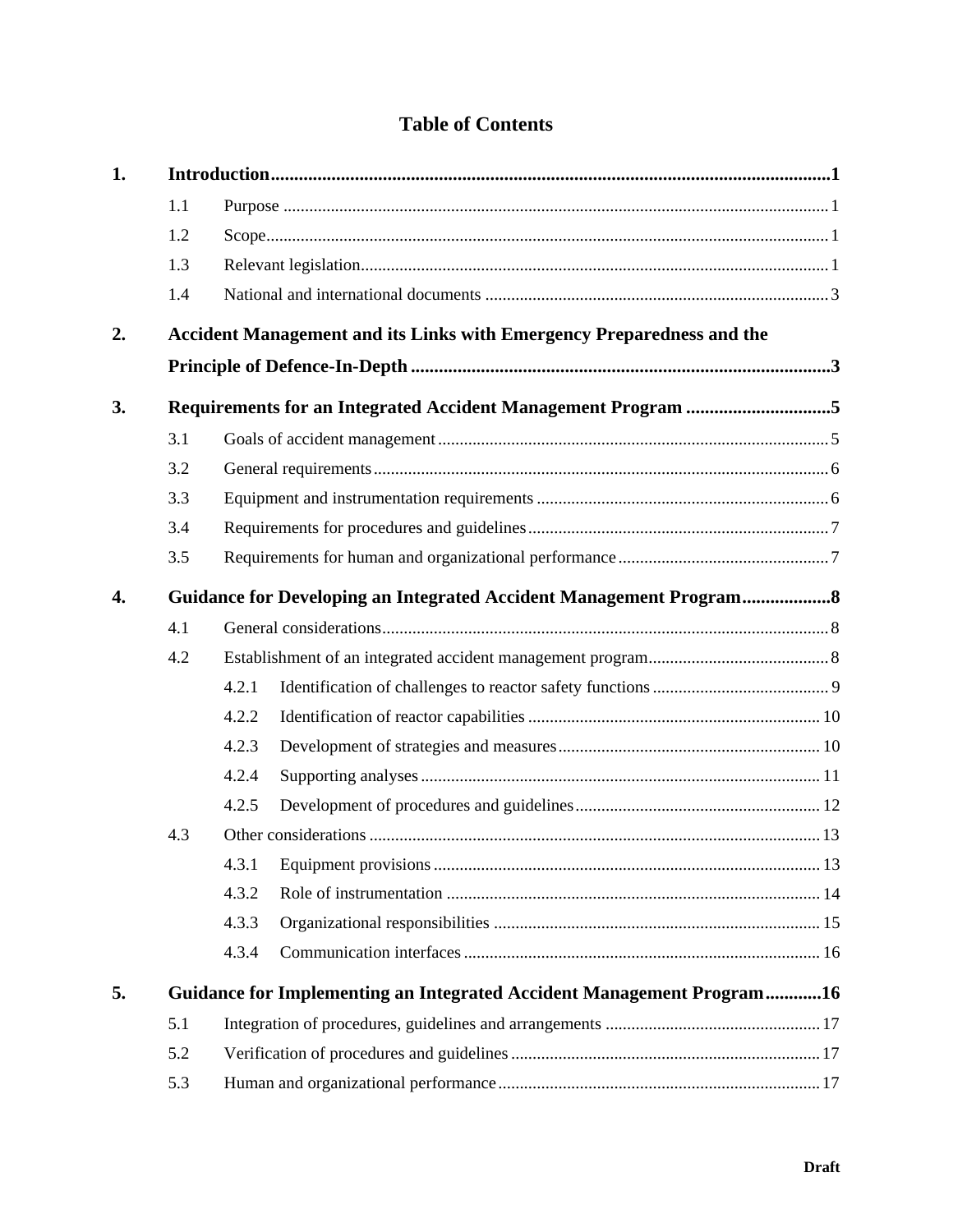|    | 5.4                                                                               |                                                                     |  |  |
|----|-----------------------------------------------------------------------------------|---------------------------------------------------------------------|--|--|
| 6. |                                                                                   | Guidance for Validating an Integrated Accident Management Program18 |  |  |
|    | 6.1                                                                               |                                                                     |  |  |
|    | 6.2                                                                               |                                                                     |  |  |
|    | 6.3                                                                               |                                                                     |  |  |
| 7. | <b>Guidance for Documentation of an Integrated Accident Management Program 20</b> |                                                                     |  |  |
|    |                                                                                   |                                                                     |  |  |
|    |                                                                                   |                                                                     |  |  |
|    |                                                                                   |                                                                     |  |  |
|    |                                                                                   |                                                                     |  |  |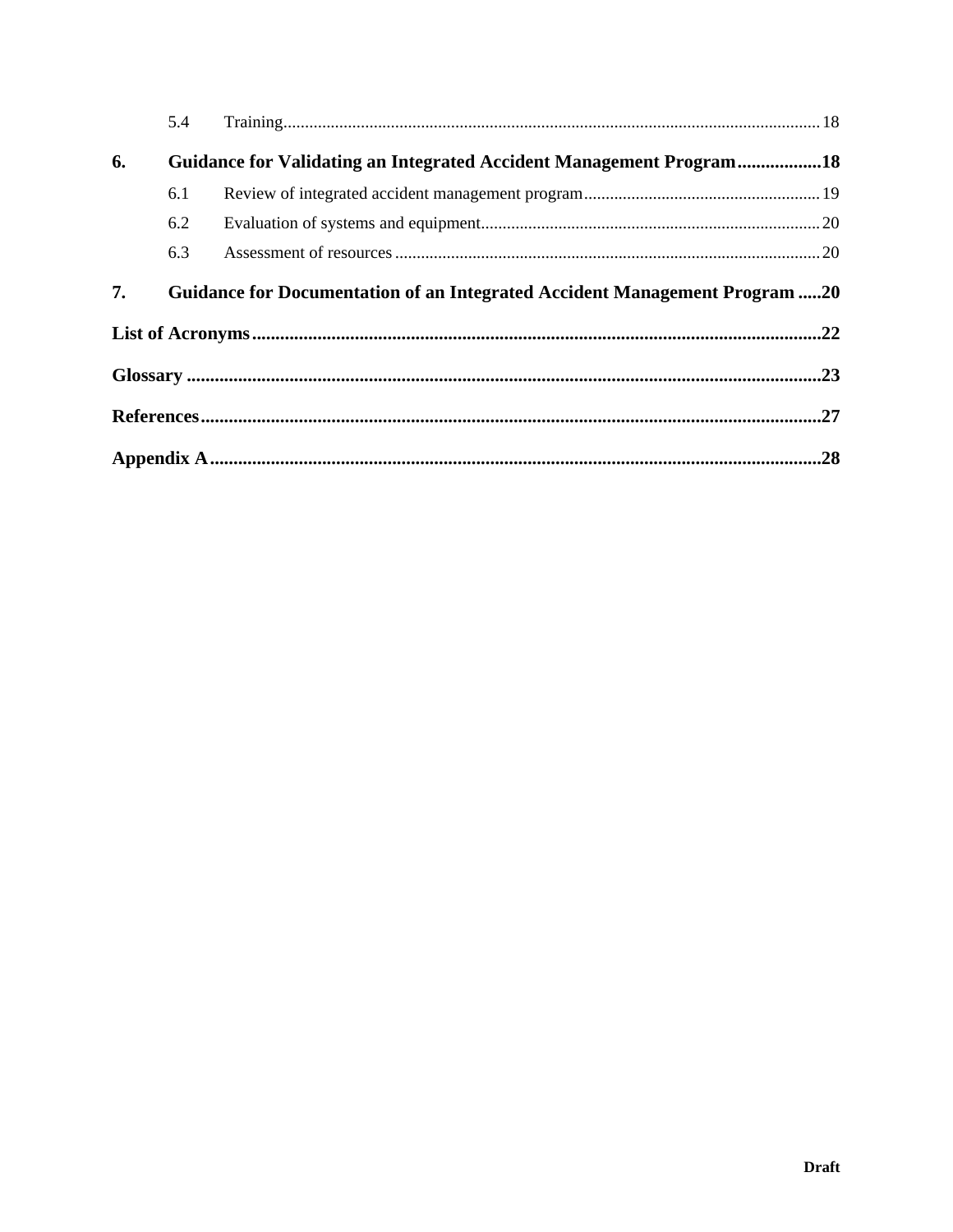# **Accident Management**

# <span id="page-6-0"></span>**1. Introduction**

# **1.1 Purpose**

REGDOC-2.3.2, *Accident Management,* sets out the requirements and guidance of the Canadian Nuclear Safety Commission (CNSC) for the development, implementation and validation of integrated accident management programs (IAMPs) for reactor facilities.

# **1.2 Scope**

IAMP refers to all arrangements needed to manage any accident affecting a reactor facility. It addresses accidents resulting from all kinds of initiators, originating from technical or human induced failures or natural or man-made hazards. Initiators affecting any part of the facility, in particular the reactors and spent fuel pools, including possible combinations of affected installations are considered. IAMPs also address all operating states, both in operation and shutdown. IAMPs make use of all available infrastructures, equipment, procedures and guidelines, and human and organizational resources.

This regulatory document stipulates regulatory requirements and supporting guidance for licensees to develop, implement and evaluate IAMPs for existing and new nuclear power plants, small reactors and their associated reactor facilities.

The IAMP shall be commensurate with the relative risk posed by the licensed activities of a reactor facility, which may be influenced by the reactor thermal power and available protective systems. For some reactors, it may be possible to show that certain elements of an IAMP are unnecessary or do not apply. It is the responsibility of an applicant or a licensee to demonstrate that accident management provisions are adequate to limit the risk posed by accidents, including severe accidents.

The document specifies IAMP requirements and guidance that are to be used to develop and validate necessary items such as emergency operating procedures (EOPs), severe accident management guidelines (SAMGs), and to demonstrate the licensees' capabilities to manage the anticipated operational occurrences (AOOs), design basis accidents (DBAs) and beyond-designbasis accidents (BDBAs), including severe accidents.

This document focuses on the accident management aspects and thus does not include requirements and guidance for emergency preparedness and response, as those are given in REGDOC-2.10.1, *Nuclear Emergency Preparedness and Response* [1].

# **1.3 Relevant legislation**

Sections of the *Nuclear Safety and Control Act* (NSCA) and its regulations relevant to this document include:

• subsection 24(4) of the NSCA, which stipulates that "no licence may be issued, renewed, amended or replaced unless, in the opinion of the Commission, the applicant (*a*) is qualified to carry on the activity that the licence will authorize the licensee to carry on; and

(*b*) will, in carrying on that activity, make adequate provision for the protection of the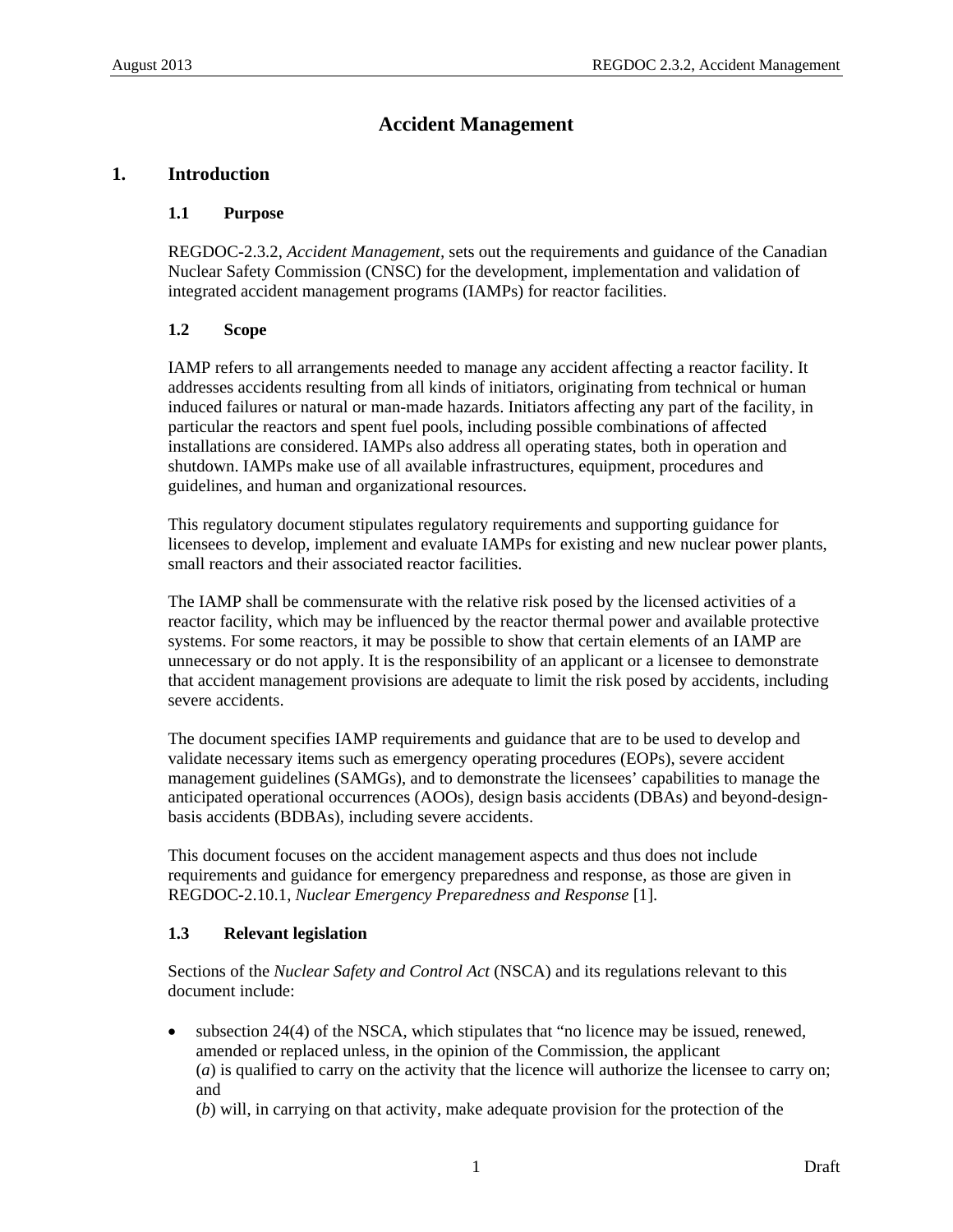environment, the health and safety of persons and the maintenance of national security and measures required to implement international obligations to which Canada has agreed."

• paragraphs 12(1)(*a*) to 12(1)(*f*) of the *General Nuclear Safety and Control Regulations*, which stipulate that "every licensee shall:

(*a*) ensure the presence of a sufficient number of qualified workers to carry on the licensed activity safely and in accordance with the NSCA, the regulations made under the NSCA and the licence;

(*b*) train the workers to carry on the licensed activity in accordance with the NSCA, the regulations made under the NSCA and the licence;

(c) take all reasonable precautions to protect the environment and the health and safety of persons and to maintain security of nuclear facilities and of nuclear substances;

(*d*) provide the devices required by the NSCA, the regulations made under the NSCA and the licence and maintain them within the manufacturer's specifications;

(*e*) require that every person at the site of the licensed activity use equipment, devices, clothing and procedures in accordance with the NSCA, the regulations made under the NSCA and the licence;

(*f*) take all reasonable precautions to control the release of radioactive nuclear substances or hazardous substances within the site of the licensed activity and into the environment as a result of the licensed activity."

• section 5 of the *Class I Nuclear Facilities Regulations*, which stipulates that "an application for a licence to construct a Class I nuclear facility shall contain the following information in addition to the information required by section 3:

(*d*) a description of the structures proposed to be built as part of the nuclear facility, including their design and their design characteristics;

(*e*) a description of the systems and equipment proposed to be installed at the nuclear facility, including their design and their design operating conditions;

(*i*) the effects on the environment and the health and safety of persons that may result from the construction, operation and decommissioning of the nuclear facility, and the measures that will be taken to prevent or mitigate those effects."

• section 6 of the *Class I Nuclear Facilities Regulations*, which stipulates that "an application for a licence to operate a Class I nuclear facility shall contain, in addition to other information:

(*d*) the proposed measures, policies, methods and procedures for operating and maintaining the nuclear facility;

(*g*) the proposed commissioning program for the systems and equipment that will be used at the nuclear facility;

(*h*) the effects on the environment and the health and safety of persons that may result from the operation and decommissioning of the nuclear facility, and the measures that will be taken to prevent or mitigate those effects;

(*i*) the proposed location of points of release, the proposed maximum quantities and concentrations, and the anticipated volume and flow rate of releases of nuclear substances and hazardous substances into the environment, including their physical, chemical and radiological characteristics;

(*j*) the proposed measures to control releases of nuclear substances and hazardous substances into the environment;

(*k*) the proposed measures to prevent or mitigate the effects of accidental releases of nuclear substances and hazardous substances on the environment, the health and safety of persons and the maintenance of national security, including measures to

• (i) assist off-site authorities in planning and preparing to limit the effects of an accidental release,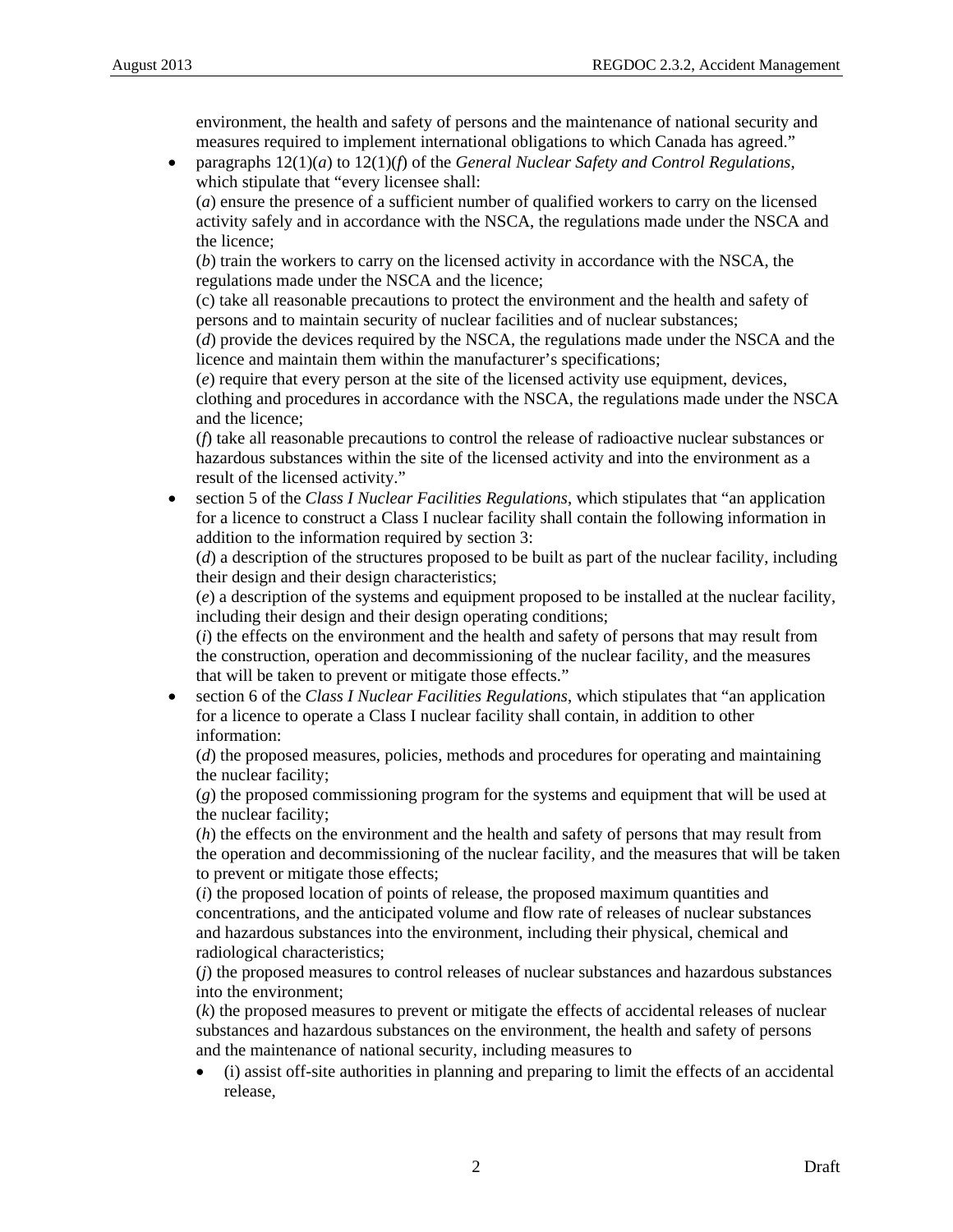- <span id="page-8-0"></span>• (ii) notify off-site authorities of an accidental release or the imminence of an accidental release,
- (iii) report information to off-site authorities during and after an accidental release,
- (iv) assist off-site authorities in dealing with the effects of an accidental release, and
- (v) test the implementation of the measures to prevent or mitigate the effects of an accidental release."
- section 7 of the *Class I Nuclear Facilities Regulations*, which stipulates that "an application for a licence to decommission a Class I nuclear facility shall contain the following information in addition to the information required by section 3:

(*i*) the proposed measures to prevent or mitigate the effects of accidental releases of nuclear substances and hazardous substances on the environment, the health and safety of persons and the maintenance of national security, including an emergency response plan."

# **1.4 National and international documents**

REGDOC-2.3.2, *Accident Management*, represents the CNSC's adaptation of the principles and guidelines set forth in national and international documents, including the following:

- International Atomic Energy Agency (IAEA) Safety Fundamentals No. SF-1, *Fundamental Safety Principles*, Vienna, 2006
- IAEA INSAG-12, 75-INSAG-3 Rev. 1, *Basic Safety Principles for Nuclear Power Plants*, Vienna, 1999
- IAEA INSAG-10, *Defence in Depth in Nuclear Safety*, Vienna, 1996
- IAEA Safety Guide No. NS-G-2.15, *Severe Accident Management Programmes for Nuclear Power Plants*, Vienna, 2009
- IAEA Safety Services Series No. 9, *Guidelines for the Review of Accident Management Programmes in Nuclear Power Plants*, Vienna, 2003
- IAEA Safety Reports Series No. 32, *Implementation of Accident Management Programmes in Nuclear Power Plants*, Vienna, 2004
- IAEA TECDOC-1440, *Overview of Training Methodology for Accident Management at Nuclear Power Plants*, Vienna, 2005
- IAEA Specific Safety Requirements No. SSR-2/2, *Safety of Nuclear Power Plants: Commissioning and Operation (Requirement 19: Accident management programme),* Vienna, 2011
- CSA Group N286, *Management System Requirements for Nuclear Facilities*

A list of relevant Canadian reference documents is provided at the end of this document.

# **2. Accident Management and its Links with Emergency Preparedness and the Principle of Defence-In-Depth**

The fundamental premise underlying accident management is that the organization operating a nuclear reactor must be able to respond to any credible accident in order to:

- prevent the escalation of the accident
- mitigate the consequences of the accident
- achieve a long-term safe stable state after the accident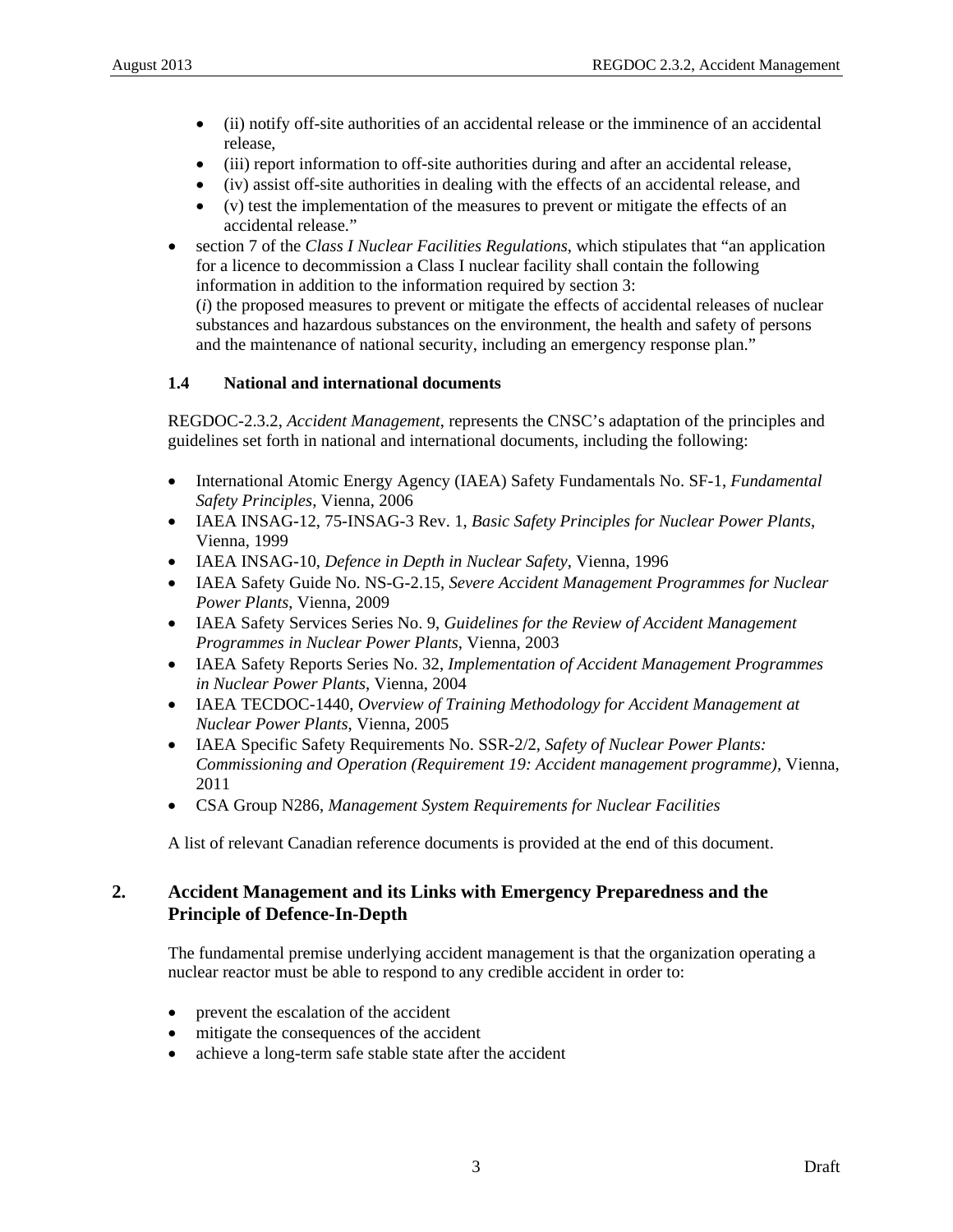To achieve the above goals, an integrated accident management program (IAMP) is put in place. An IAMP is a structured framework that comprises a cohesive set of plans and arrangements undertaken to ensure that, if an accident occurs:

- the safety systems and the available structures, systems and components (SSCs) can be used to control the reactivity, cool the fuel and contain the radioactive materials such that damage to the reactor and harm to workers, public, and environment is prevented or mitigated
- the personnel with responsibilities for accident management are adequately prepared to utilize the available resources, procedures, and guidelines to perform effective accident management actions and, when deemed necessary, to call for and interact with the emergency response teams

Thus, accident management provides capability to respond to an accident within the reactor facility. It is important to recognize that accident management interfaces closely but is distinct from emergency preparedness, which provides emergency responses to mitigate the onsite and offsite impacts of an accident to workers and the public.

Both accident management and emergency preparedness form part of the defence-in-depth provisions. In particular, accident management contributes to the levels 3 and 4 of defence-indepth, while emergency preparedness corresponds to level 5 of defence-in-depth. Defense-indepth level 3 is associated with the control of an accident and rule based procedures are, in general, used. Level 4 of defense-in-depth refers to BDBAs including severe accidents where efforts are focused on managing the accident and operators may need to move beyond the use of rules based procedures to symptoms based guidelines/procedures with considerable judgment required.

Figure 1 illustrates links between the accident management, emergency preparedness and defence-in-depth. IAMP focuses on preventing an event that has already occurred from escalating and minimizing its radiological releases through use of various physical and procedural provisions. The specific provisions may vary depending on the accident (which may be a design basis accident or beyond design basis accident, including a severe accident). The emergency preparedness program (which is described in REGDOC-2.10.1 [1]) specifies how the nuclear facilities and organizations concerned are prepared for and plan to respond to an emergency including a nuclear or radiological emergency, both onsite and offsite, in order to protect workers and the public.

It is recognized that response to accidents of different severity would require different actions. Careful consideration of transition criteria is essential in ensuring a seamless activation of appropriate response.

Appendix A further illustrates various essential elements of an IAMP used to respond to AOO, DBA and BDBA.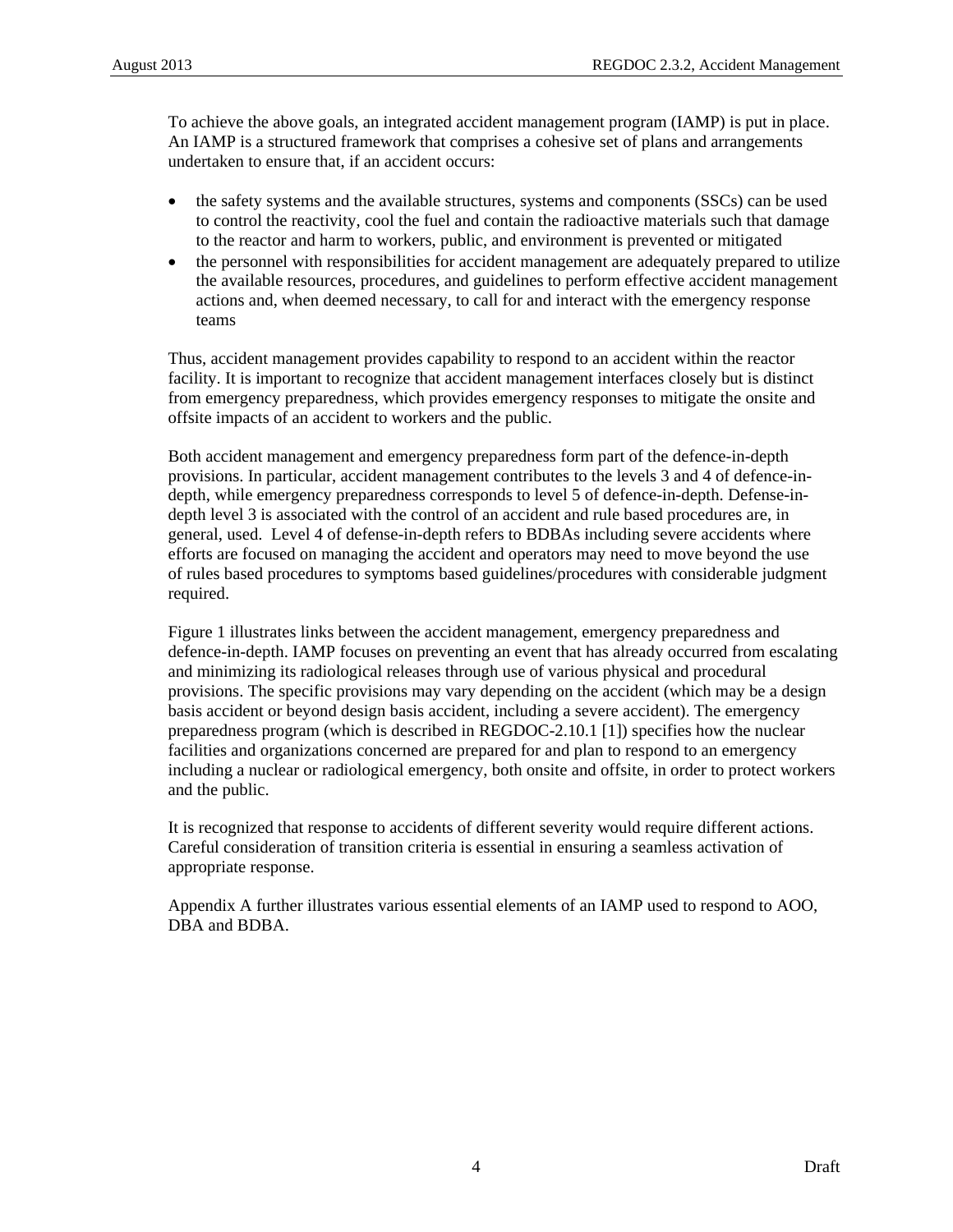<span id="page-10-0"></span>

#### **Figure 1:** An IAMP (REGDOC-2.3.2) and a nuclear emergency preparedness program (REGDOC-2.10.1) and how they relate to one another

# **3. Requirements for an Integrated Accident Management Program**

This section specifies the requirements for an IAMP. The first subsection sets the goals of accident management. The second subsection gives the general or high-level requirements. Then, specific requirements covering various elements for an IAMP are grouped under the requirements for equipment, procedures, and organizational and human aspects.

#### **3.1 Goals of accident management**

In accordance with the NSCA and associated regulations, the overarching nuclear safety objective is to protect individuals, society, and the environment from harm by establishing and maintaining effective defences against radiological hazards and hazardous substances. When an accident occurs in a nuclear reactor facility, the above objective is achieved by fulfilling the following fundamental safety functions:

- control of reactivity
- removal of heat from the fuel
- confinement of radioactive material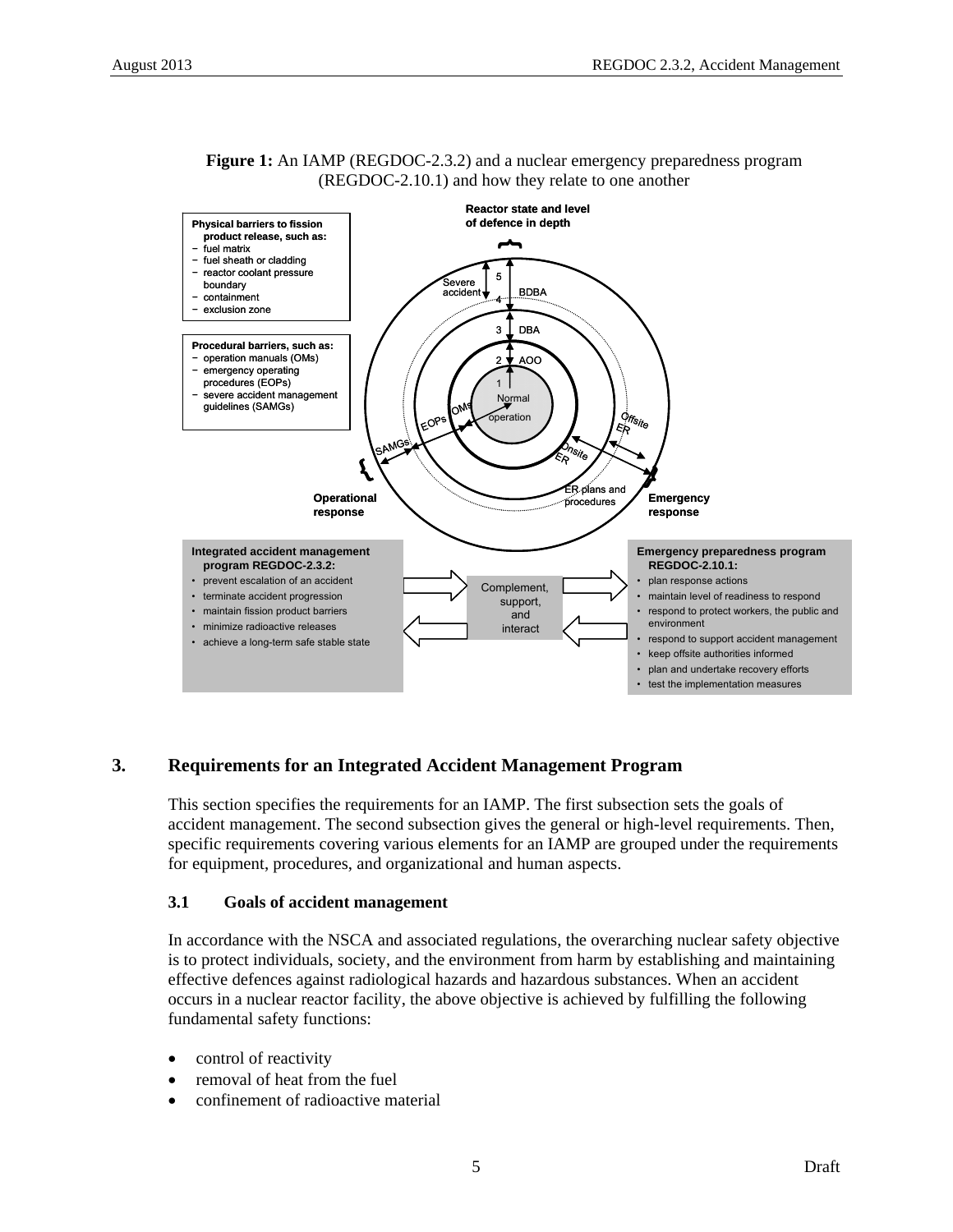- <span id="page-11-0"></span>• shielding against radiation
- control of operational discharges and hazards substances, as well as limitation of accidental releases
- monitoring of safety-critical parameters to guide operator actions

The specific goals of a comprehensive and effective IAMP are to:

- 1. terminate the progression of the accident as early as possible
- 2. prevent an accident from leading to severe consequences
- 3. maintain the integrity of fission product barriers including containment and spent fuel storage
- 4. minimize the release of radioactive materials into the environment
- 5. achieve a long-term safe stable state of the reactor core or spent fuel storage

To fulfill these high-level requirements, the licensee shall meet all the requirements specified in this section and consider the guidance given in sections 4, 5, 6, and 7.

#### **3.2 General requirements**

In support of the development, implementation, and validation of an IAMP, licensees shall:

- 1. develop and implement a reactor-specific IAMP, to ensure that adequate capabilities are maintained to cope with scenarios ranging from AOOs to severe accidents
- 2. address, to the extent practicable, the initiating events that have the potential to cause extensive infrastructure damage such that offsite resources are not readily available
- 3. ensure that the IAMP covers all modes of reactor operation including the shutdown state; events that could cause damage to the fuel in a reactor core, in transport to storage, or stored in a spent fuel pool shall be considered
- 4. identify and document challenges to safety functions and physical barriers and perform safety analysis
- 5. identify and confirm reactor site capabilities to cope with the challenges to safety functions in performing accident management actions
- 6. conduct periodic reviews, drills and integrated exercises to confirm or improve the effectiveness of the established IAMP
- 7. ensure that the IAMP interfaces with the emergency preparedness program
- 8. make accident management provisions, including:
	- a. developing criteria for use in determining what procedures to use
	- b. demonstrating the capability to take actions to protect and inform personnel at the scene
	- c. identifying the roles and responsibilities of the personnel responsible for accident management
	- d. identifying and evaluating reactor systems and features suitable for use during accident management
	- e. providing adequate training to personnel involved in managing an accident

#### **3.3 Equipment and instrumentation requirements**

Licensees shall:

- 1. provide adequate design capabilities to preserve the physical barriers for release of radioactivity and to ensure that means are available to:
	- a. control challenges posed by DBAs within appropriate limits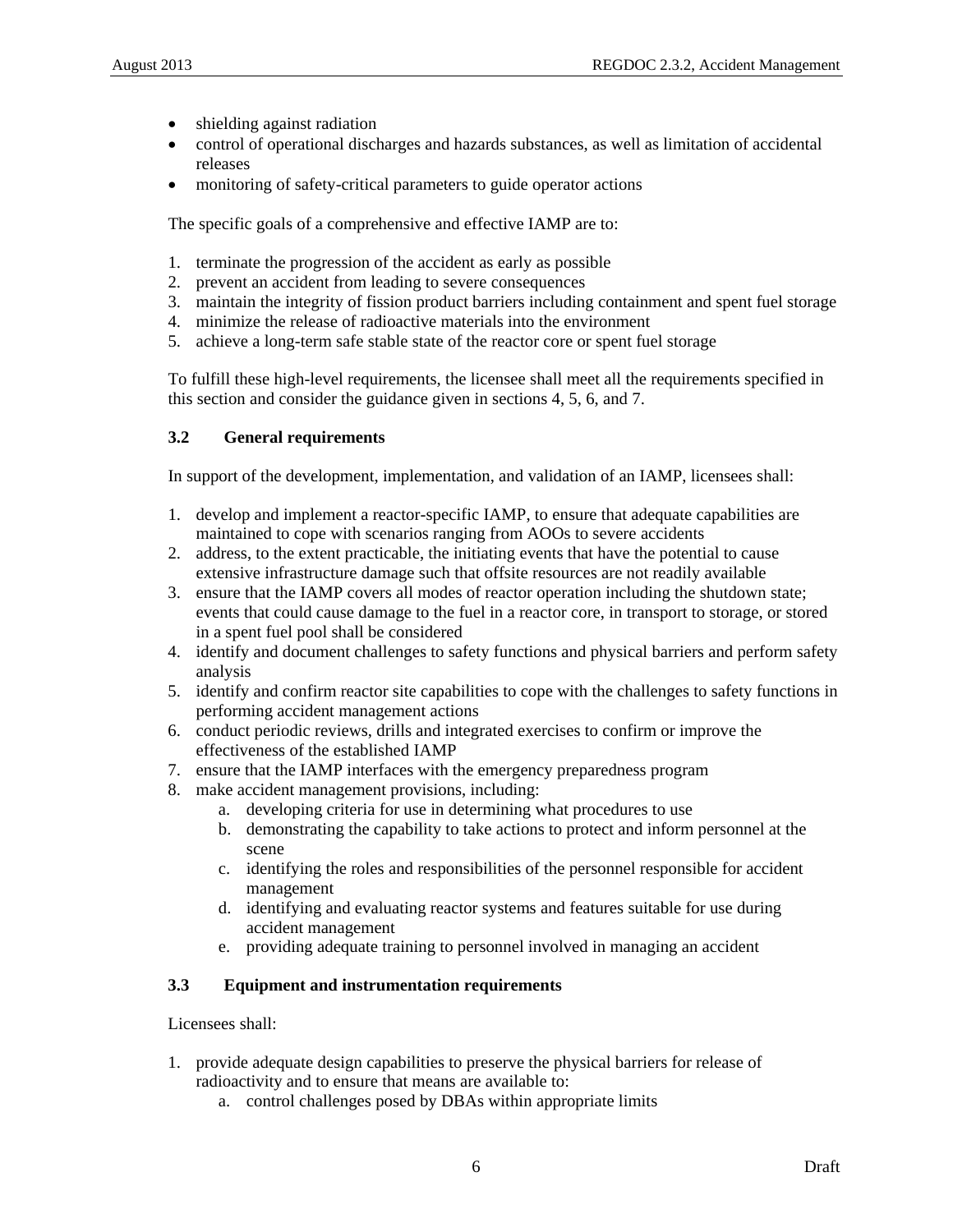- b. mitigate consequences of BDBAs
- c. reduce radiation risks from possible releases of radioactive materials by carrying out accident management actions
- <span id="page-12-0"></span>2. address the information needs for accident management, by providing adequate instrumentation that is capable of supporting the need to:
	- a. diagnose that an accident, including a severe accident, is occurring or has occurred
	- b. obtain information on key parameters, such as neutron flux, temperatures, pressures, flows, combustible gas concentrations, and radiation levels, to assess accident conditions and progression
	- c. address continuously the state of essential safety functions, including reactor core monitoring, reactivity control, fuel cooling, hydrogen control, and containment
	- d. confirm the effectiveness of the accident management actions
- 3. perform systematic reviews and assessments to demonstrate with reasonable assurance that the equipment and instruments used in severe accident management will survive and perform their intended functions in the ensuing harsh conditions

# **3.4 Requirements for procedures and guidelines**

Licensees shall:

- 1. develop, verify and validate accident management procedures and guidelines, including EOPs and SAMGs
- 2. account for factors specific to the reactor design in the development of SAMGs for severe accidents
- 3. consider that information available to the operating staff or emergency groups may be incomplete and characterized by significant uncertainties
- 4. include the following in SAMGs:
	- a. the parameters and their thresholds that define the transition from EOPs to SAMGs
	- b. key parameters to diagnose the state of various reactor and reactor systems throughout the progression of the accident
	- c. actions to be taken to counter the damage mechanisms that would potentially challenge the integrity of the containment, irrespective of predicted frequencies of occurrence for those damage mechanisms
	- d. indicators that can be used to judge the success of the implemented actions
	- e. the communication protocol to be followed during implementation of accident management
	- f. guidance on dealing with multi-unit damage, uncovered fuel in spent fuel pools, releases of radioactive materials and hydrogen into buildings adjacent to the containment
- 5. ensure the EOPs and SAMGs consider sufficiently long time periods to initiate and complete required actions, taking into account the human and organizational performance and the possibility of prolonged time required to restore power due to multi-unit damage or largescale external disturbances
- 6. include necessary steps into guidelines for events where supplementary equipment and external supports are required to mitigate the accident consequences
- 7. provide for transition from the accident management activities to accident recovery

# **3.5 Requirements for human and organizational performance**

Licensees shall: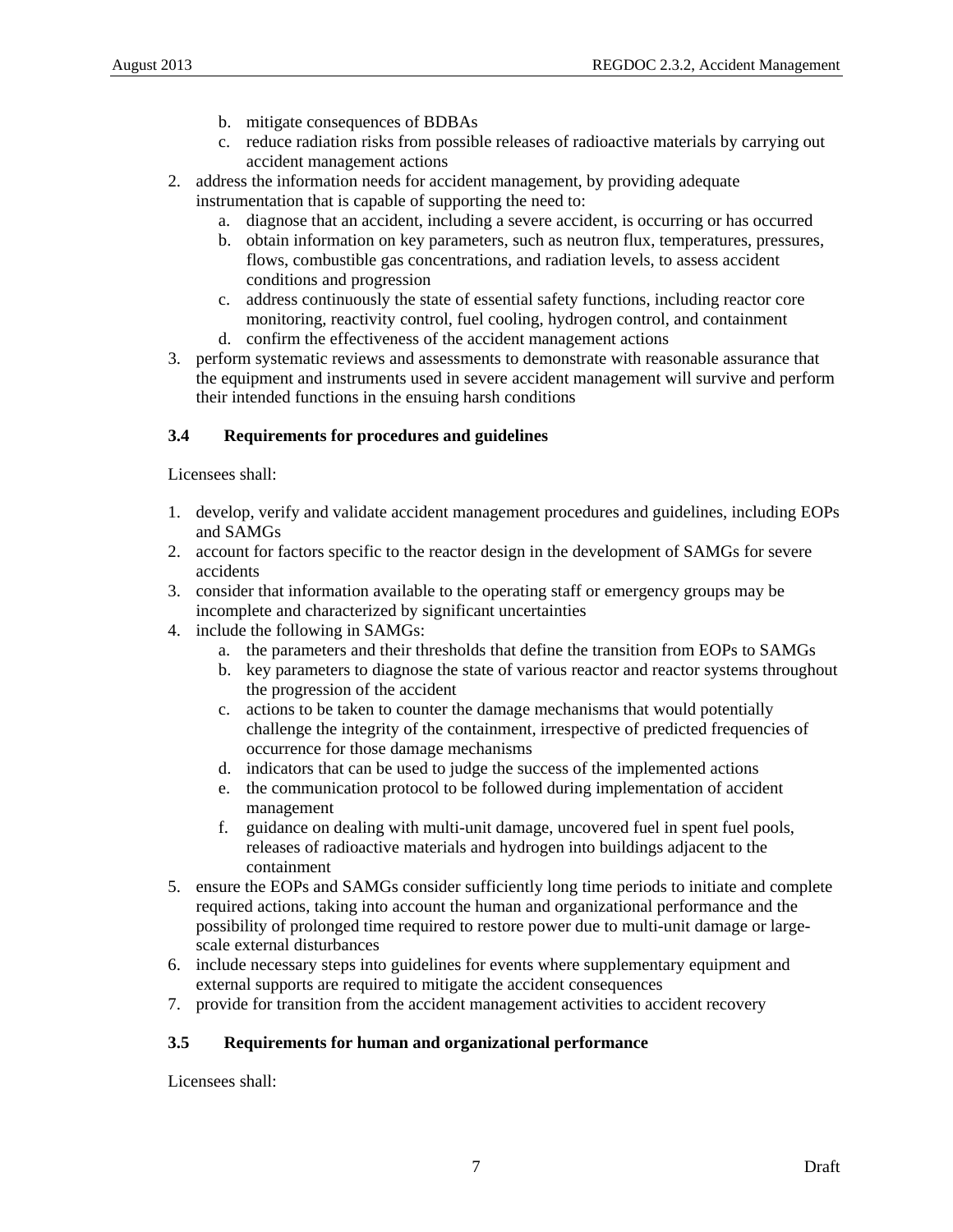- <span id="page-13-0"></span>1. establish the organizational infrastructure necessary for implementing IAMPs, which covers aspects such as authority, organization, co-ordination of the response, plans and procedures, training, drills and exercises, human factors, and quality assurance programs
- 2. ensure that personnel involved in managing an accident have the necessary information, procedures, and human and materiel resources to carry out effective accident management and mitigation actions
- 3. clearly define the roles, responsibilities and authorities for the personnel involved in accident management and ensure coordination among different organizations
- 4. ensure that the IAMP contains provisions for the setup of a technical support centre to support SAM
- 5. establish and implement initial and continuing training programs for all personnel who are required to respond to accidents in accordance with the principles of a systematic approach to training
- 6. make sufficient provisions to ensure habitability of facilities required to support human performance during the implementation of the IAMP

# **4. Guidance for Developing an Integrated Accident Management Program**

To satisfy the requirements specified in section 3 pertinent to development of an IAMP, the licensee should consider the following guidance.

#### **4.1 General considerations**

A structured top-down approach (as illustrated in Appendix A) should be used for developing an IAMP. At the top level, the objectives of accident management should be defined according to the level of defence and associated goals that are given in section 3. Challenges to safety functions and physical barriers, together with the associated damage mechanisms and conditions, should be identified, which is referred to as identification of challenges. For each of the identified challenges, suitable and effective measures or provisions should be derived, described, and referenced or documented in procedures or guidelines, and used for training the personnel responsible for executing the measures for managing such an accident, should it occur.

The staff responsible for developing the IAMP should have a sufficient level of training and experience regarding accident management in a nuclear facility.

# **4.2 Establishment of an integrated accident management program**

For setting out an IAMP, the following steps should be taken:

- identification of challenges to the reactor safety functions
- identification of reactor capabilities
- development of strategies and measures to cope with the identified challenges
- performance of supporting analyses to evaluate and confirm the adequacy of the strategies and measures developed
- development of procedures and guidelines
- consideration of other elements such as equipment and instrumentation provisions, organizational responsibilities, and communication interfaces

While following the above major steps for establishing an IAMP, the licensee should also consider the following important elements as described in section 4.3: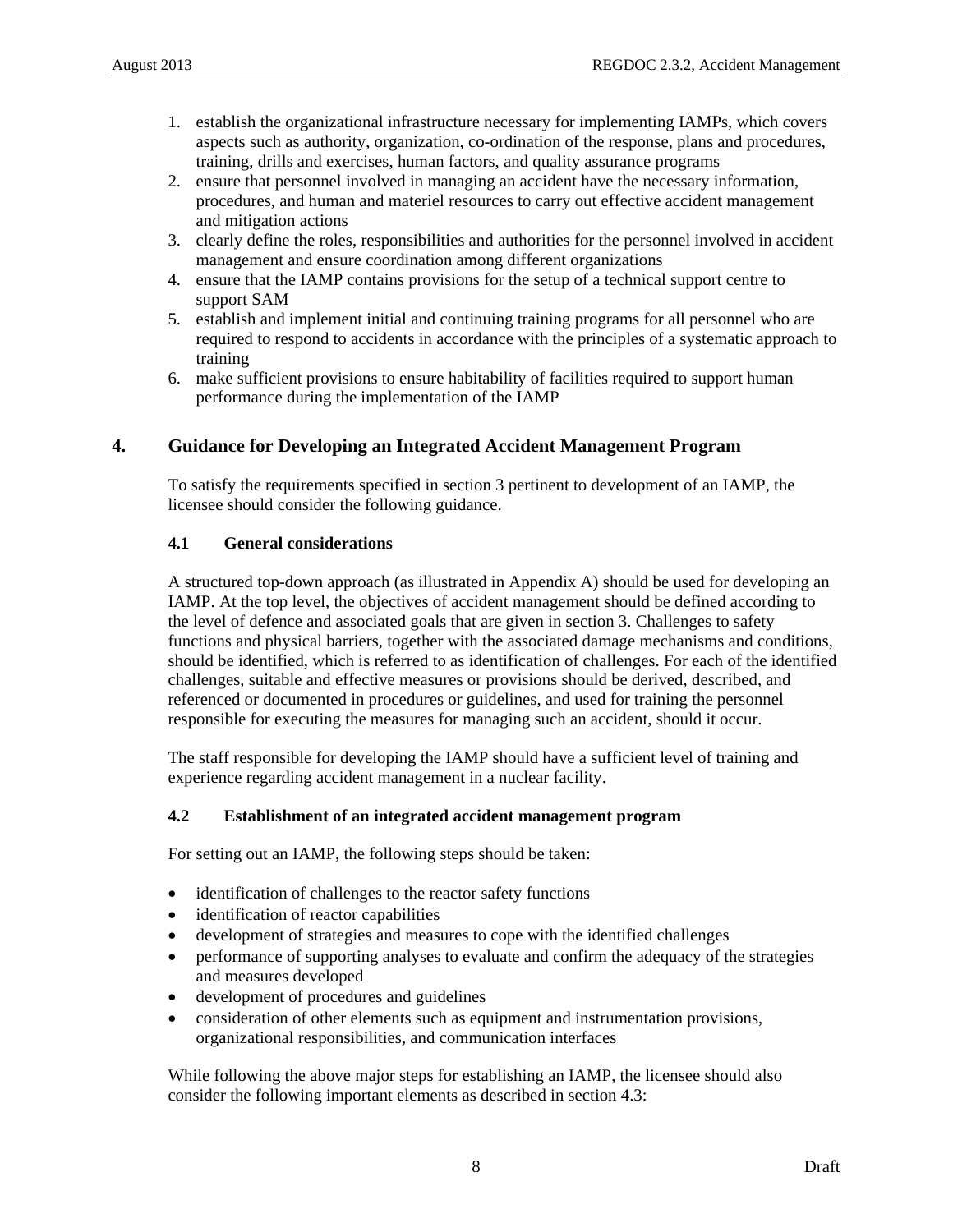- <span id="page-14-0"></span>• equipment provisions
- role of instrumentation
- organizational responsibilities
- communication interfaces

#### **4.2.1 Identification of challenges to reactor safety functions**

The development of an IAMP should consider postulated initiating events and accident sequences that could be caused by credible failures or malfunctions of SSCs, human errors, common-cause internal and external hazards, and combinations thereof.

Challenges that are not considered in the reactor design envelope, but could potentially threaten the integrity of the containment should be practically eliminated; that is, the existing process systems, safety and control systems, complementary design features, available SSCs, and procedural provisions should make the occurrence of these challenges practically impossible. For example, the installed rupture disks or relief valves that provide reliable and sufficient depressurization capability for a reactor core or vessel can eliminate the high-pressure corium ejection phenomenon and thus the possibility of direct containment heating by corium.

Among credible events, a selected set of accident sequences that can be used to represent the consequences of each group of accident sequences should be used to obtain insights into the behaviour of the accident and to identify challenges to reactor safety functions. This requires investigating how specific accidents will challenge safety functions and – if safety functions are lost and not restored in due time – how the accident progresses, how the fission product barriers are breached, how long it will take to reach each stage of the accident, and how severe each accident stage will be.

In the domain of beyond-design-basis accidents (BDBAs), insights into the response of the reactor to BDBAs, including severe accidents, should be obtained. A technical basis for SAM should document the understanding of severe accident phenomena and reactor-specific physical processes, such as core degradation, in-vessel core debris retention, ex-vessel corium spreading and coolability, molten fuel coolant interaction, molten core concrete interaction, and all known containment challenge mechanisms. The technical basis should also include severe accident phenomena in spent fuel bays and multi-unit distress. The technical basis should be updated as necessary to reflect the state-of-the-art knowledge and experimental data obtained from applicable severe accident research programs and lessons learned from the reactors that have experienced severe core damage. The updated knowledge and data should be used to evaluate the reactor ability to cope with accidents and to deduce suitable accident management strategies, provisions, procedures, and guidelines.

Reactor-specific beyond-design-basis initiating events, such as events triggered by extreme external hazards (e.g., earthquakes, flooding, and extreme weather conditions), should also be considered to increase the reactor coping capability. The aim is to ensure that a set of sufficient, supplementary onsite equipment and consumables (e.g., fuel and water inventories) are identified, obtained, protected and stored onsite or offsite. These can be used to maintain or restore the cooling of the core, the containment, and the spent fuel pool following a beyond-design-basis initiating event. After the consumables are used up, offsite resources should be obtained to sustain those cooling functions indefinitely.

Accident management should consider that some beyond-design-basis initiating events may result in similar challenges to all units on the site.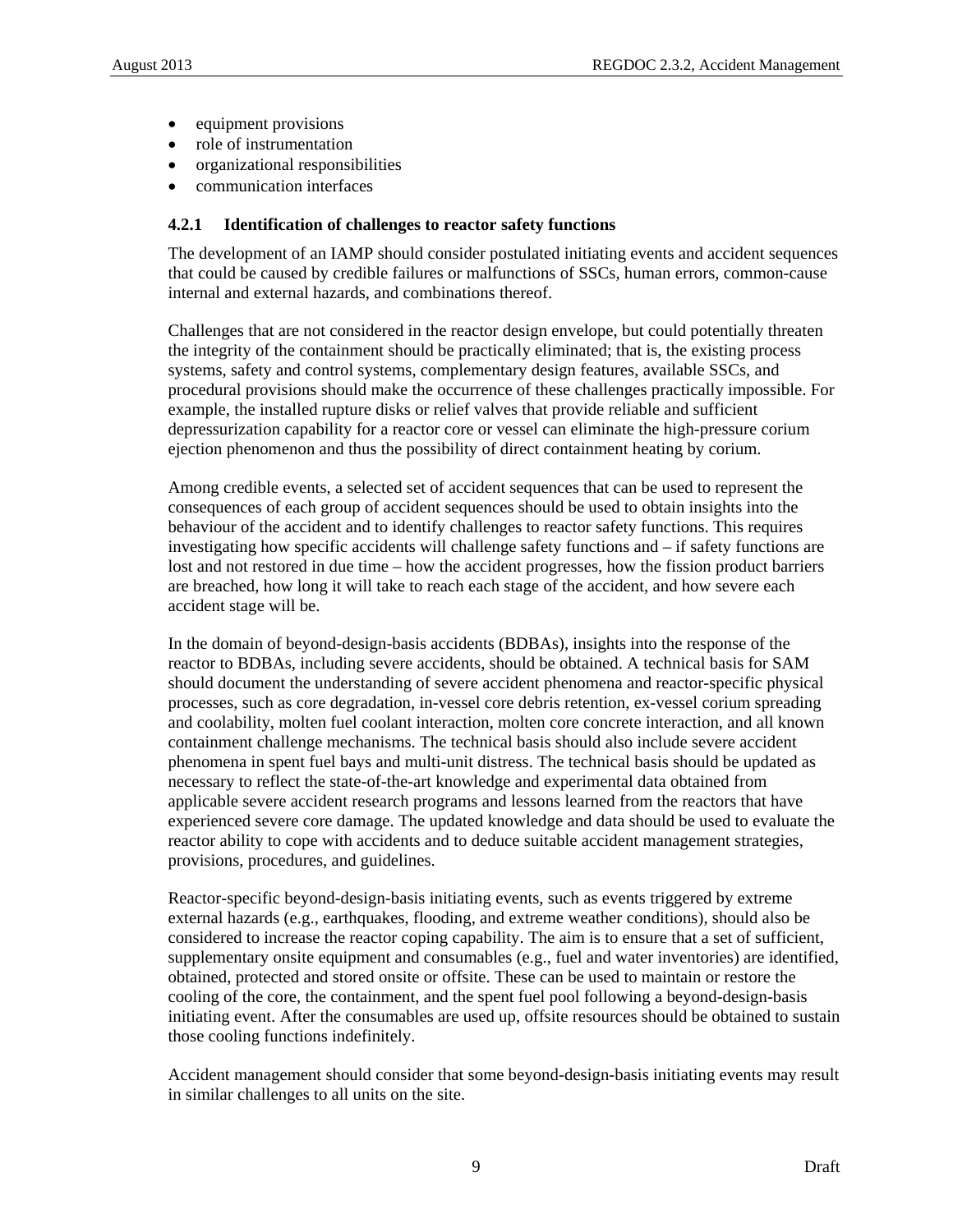<span id="page-15-0"></span>Challenges for severe accidents and beyond-design-basis initiating events may be identified using a targeted assessment of safety margins against a set of postulated extreme conditions that cause a consequential loss of safety functions leading to severe core damage. Such a reactor-specific "stress test" can be used to determine the time of autonomy of reactor-critical safety functions, any potential weak points, and any cliff-edge effects for a given set of the considered extreme situations. This type of exercise may be used to identify the potential for safety improvements and to provide input to the development of an IAMP.

# **4.2.2 Identification of reactor capabilities**

Similar to identification of challenges, all reactor capabilities to fulfill the safety functions and to preserve fission product barriers during DBAs or BDBAs should be investigated in terms of capabilities of both SSCs and personnel. Reactor capabilities to cope with BDBAs by the available SSCs including the complementary design features should be identified, including the use of non-dedicated systems, external water sources, temporary connections (hoses, mobile or portable equipment), and offsite hardware and personnel resources. Considerations should also be given to whether failed systems can be restored to service. In addition, an assessment should be made of how operator actions are carried out to mitigate accident consequences.

Multiple diverse SAM measures should be provided for significant challenges to containment integrity. Consideration should be given to both the benefit and potential negative impact of using portable or supplementary equipment to cope with beyond–design-basis initiating events.

Relevant information including lessons learned from past nuclear accidents as well as data from experimental activities should be considered during the identification of reactor capabilities.

# **4.2.3 Development of strategies and measures**

To ensure that the accident management objectives are achieved, a set of strategies for severe accident prevention and accident mitigation should be developed on the basis of the understanding of accident phenomena and reactor-specific accidents, as well as the considerations of the identified reactor challenges and capabilities.

Preventive strategies are needed to preserve safety functions that are important to prevent core damage such as maintaining core cooling and containment integrity. Mitigative strategies are needed to terminate the progression of core damage once it has started, minimize the radiological consequences, and achieve a long-term safe stable state.

Reactor damage states, such as damaged fuel, core uncovered and damaged, core debris uncovered leading to failure of the reactor vessel, and movement of the core debris outside the reactor vessel, should be identified based on the reactor parameters monitored and considered in the development of accident management strategies.

Suitable strategies that cover each reactor damage state should be developed and prioritized, taking into consideration the evolution of the accident (i.e., the time window for each reactorspecific damage state) and both positive and negative effects. The possibly large uncertainties in identifying such a time window should be taken into account.

For each of the strategies developed, all suitable measures or actions should be identified and evaluated, taking into account the effects of accident conditions on equipment, instrumentation, and the personnel who perform the actions. Effectiveness of the most suitable or preferable measures for each reactor damage state should be assessed and documented in detail.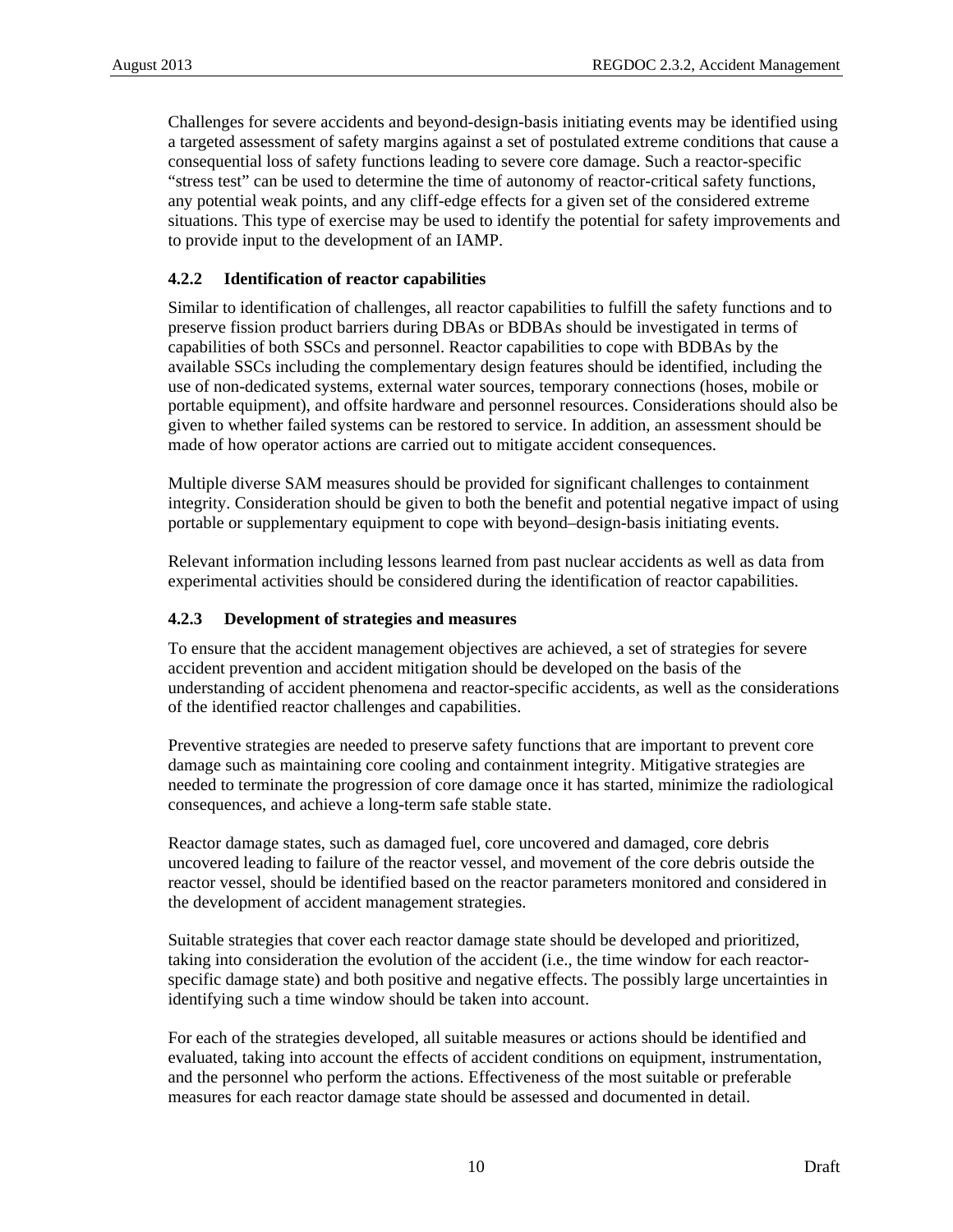<span id="page-16-0"></span>The licensee should identify practical preventive and mitigation actions to achieve the accident management objectives. Generally, accident management actions should include:

- establishment and maintenance of reactivity control
- assurance of availability of heat sink for heat generated in the reactor core
- depressurization of the reactor coolant system and steam generators
- maintenance of coolant inventory in the primary heat transport system
- control of pressure and water inventory in steam generators
- control of pressure and water inventory inside the calandria or reactor vessel
- control of pressure and water inventory outside the calandria or reactor vessel
- assurance of containment isolation
- control of the containment pressure and temperature
- control of the concentration of hydrogen and other flammable gases
- prevention of unfiltered releases of radioactive products

To increase the reactor coping capability against beyond-design-basis initiating events, suitable strategies should be established; for example, use of the installed SSCs for the initial accident management phase, dedicated systems or supplementary equipment stored onsite or offsite for the transition phase during which the installed SSCs are incapacitated, and offsite equipment and resources to maintain or restore fuel and containment cooling functions indefinitely.

#### **4.2.4 Supporting analyses**

Safety analysis to support an IAMP can be largely based on the existing analysis (e.g., documented in safety reports or probabilistic safety assessment [PSA] documents). Additional analysis, if required, should be performed specifically to address accident management issues.

Safety analysis should be used to assist in developing an IAMP by:

- formulating the technical basis for identification of reactor challenges and capabilities and development of strategies, measures, procedures and guidelines
- demonstrating the acceptability of the identified solutions to support the selected strategies, measures, procedures and guidelines against the established criteria
- determining the reference source terms and accident conditions for environmental qualification of equipment for DBAs and survivability/operability assessments of equipment for BDBAs, including severe accidents

Safety analysis performed to support SAM should use the best-estimate approach. Uncertainties in the analytical prediction of challenges to fission product barriers should be taken into account if the level of knowledge of important severe accident phenomena and physical processes is low and if the associated supporting experimental data are insufficient.

Necessary computational aids should be identified and developed to assist in the overall success of accident management activities performed by the response organization prior to an actual event. These computational aids are typically obtained using simplified assumptions and are often presented graphically.

The results of deterministic severe accident analysis should assist the licensee to:

specify the criteria that would indicate the onset of severe core damage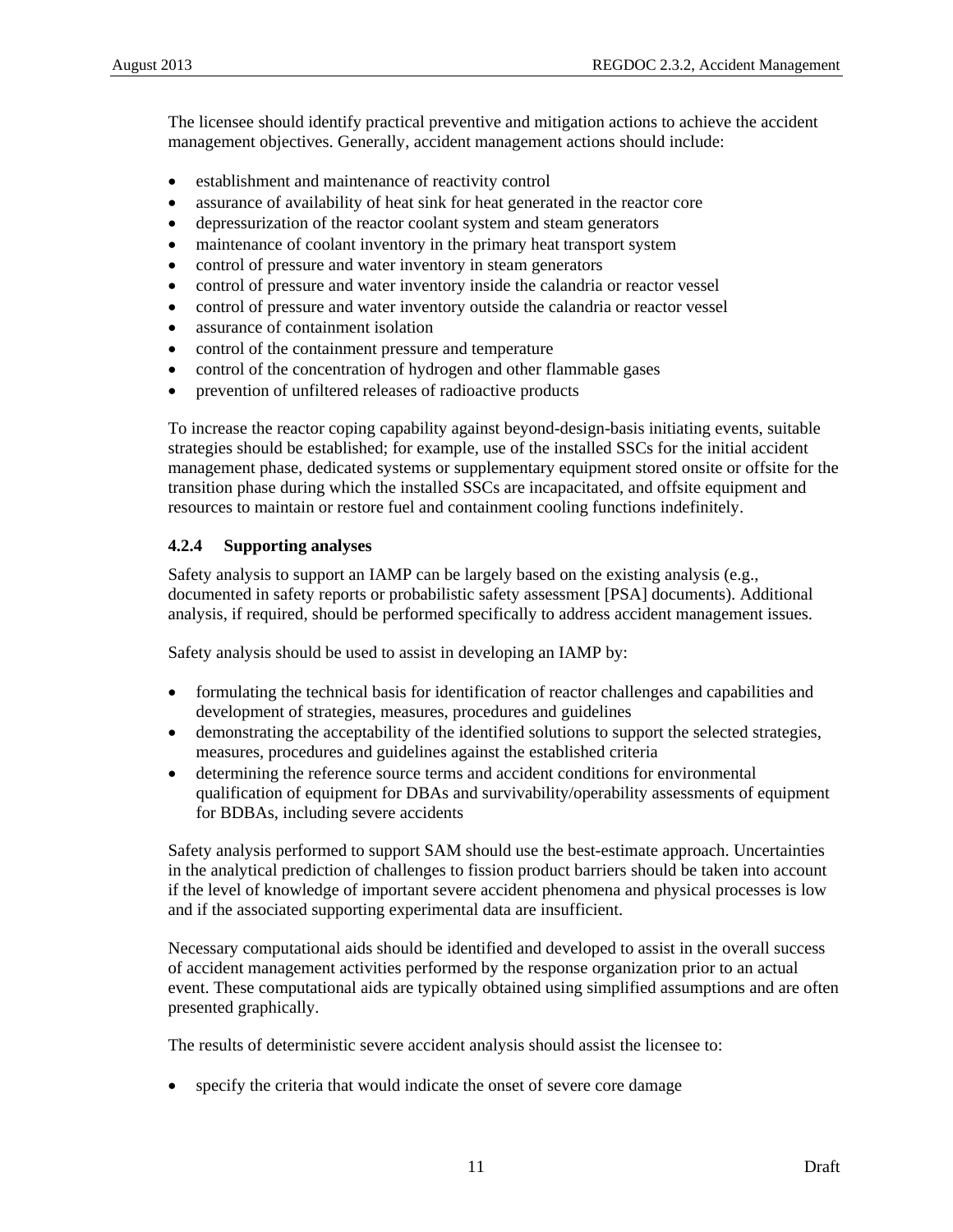- <span id="page-17-0"></span>• identify the symptoms (i.e., parameters and their values) by which reactor personnel may determine the reactor core condition and state of protective barriers
- identify the challenges to fission product boundaries in different reactor states, including shutdown states
- evaluate the timing of such challenges to improve the potential for successful human intervention
- identify the reactor systems and materiel resources that may be used for SAM purposes
- verify that SAM actions would be effective to counter challenges to protective barriers
- evaluate performance of equipment and instrumentation under accident conditions
- develop and validate computational aids for SAM

For severe accidents, the results of PSA should assist the licensee to:

- verify that SAM would be effective for representative severe accident sequences, including multi-unit events, events triggered by natural and human-induced external hazards, and extended station blackout conditions
- provide a basis for assessing safety benefits of potential design enhancement options
- identify accident scenarios for personnel training and drill purposes

The credited human actions in preparation of the IAMP should be supported with adequate analyses. Considerations should be given to:

- the instrumentation to provide clear and unambiguous indication of the need to take action
- allowing sufficient time for the operator to detect and diagnose the event, and carry out the required actions
- environmental conditions that do not prevent safe completion of the operator action
- the required training

#### **4.2.5 Development of procedures and guidelines**

Procedures and guidelines to implement the strategies and measures for accident management should be developed and described in documents such as EOPs and SAMGs, or equivalent documents (see the requirements specified in section 3.4). If EOPs and SAMGs already exist, the IAMP can be built using these existing elements. Any new information on reactor site configuration, changes in hazards, and knowledge gained should be considered, and if appropriate procedures and guidelines should be updated accordingly.

The EOPs should contain a set of information, instructions and actions designed to prevent the escalation of an accident, mitigate its consequences and bring the reactor to a safe and stable state.

The SAMGs should contain a set of information, instructions and actions designed to mitigate the consequences of a severe accident according to the chosen strategies. Uncertainties may exist both in the reactor status and in the outcome of a selected action. Therefore, SAMGs should propose a range of possible actions and allow for additional evaluation and alternative actions. SAMGs should also address various positive and negative consequences of proposed actions, including the use of equipment, limitations of the equipment, cautions and benefits.

The procedures and guidelines should be verified and validated. This should include the usability of the procedures and guidelines (see section 5.2). Clear criteria for EOP to SAMG transition should be defined.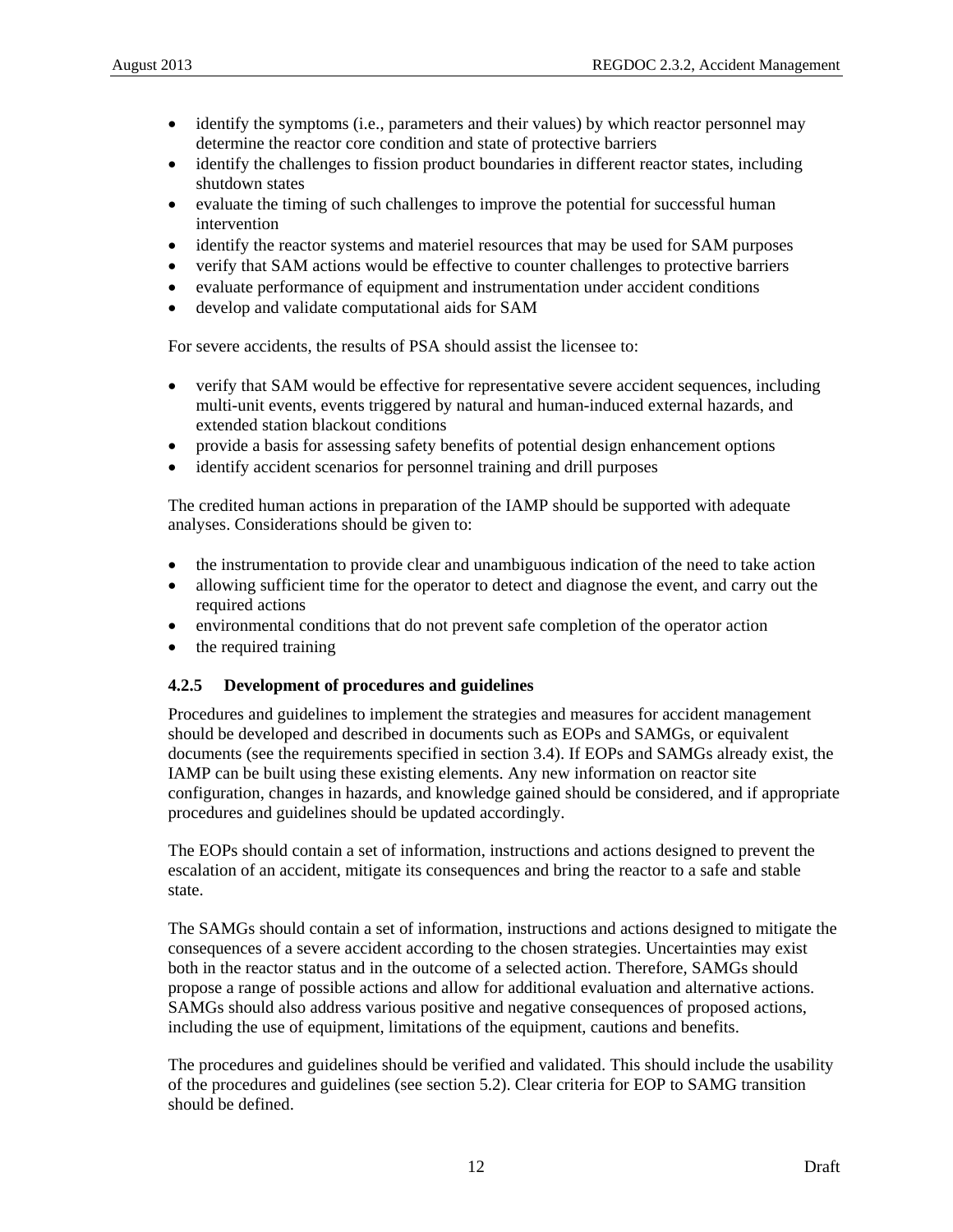<span id="page-18-0"></span>Adequate guidance should be provided in the design of the IAMP to ensure that its event and symptom-based EOP components, or equivalent, are appropriately coordinated among the responsible personnel and that the symptom-based approach is invoked when it is required.

Measures, including providing guidelines and training, should be defined to support staff decision-making for situations where an event has progressed to a stage for which procedures have not been defined.

EOPs and SAMGs should cover events with multi-unit damage, potential damage to the fuel in spent fuel pools, releases of radioactive materials and hydrogen into buildings adjacent to the containment, and run-off of contaminated water to the environment.

The time period that EOPs or SAMGs assume to initiate and complete required actions should reflect potential damage to the reactor. For example, a SAMG may specify a time period required to hook up alternative power and water sources. For external events, the extent of reactor damage and disturbances from outside or at the grid should be taken into account to prolong this time period. Having a diesel back on line may take a whole day or even longer, much more than the time that is assumed sufficient for an intact site area without large disturbances from outside.

For beyond-design-basis initiating events, the reactor may require supplementary equipment stored onsite or offsite and external support to mitigate the accident consequences. These necessary measures should be specified in guidelines for coping with these events.

# **4.3 Other considerations**

Additional important elements that should be considered in the development of an IAMP include equipment and instrumentation, organizational responsibilities, and communication interfaces.

# **4.3.1 Equipment provisions**

Reactors should be equipped with hardware provisions (which may include supplementary onsite and offsite equipment) to fulfill the fundamental safety functions (i.e., control of reactivity, removal of heat from the fuel, confinement of radioactive material) as far as reasonable for all accidents considered in the IAMP, including severe accidents. Dedicated systems and design features should be provided to practically eliminate some severe accident phenomena such as core melt at high pressures and hydrogen detonation. All complementary design features and available water sources for removal of decay heat from damaged reactor fuel should be identified in advance and put in place for managing severe accidents, particularly for maintaining the cooling of the core debris and the integrity of the containment.

Suitable analysis tools and methods should be used, in conjunction with the existing risk (e.g., based on the identified reactor challenges and capabilities), to aid in decision-making regarding equipment and instrumentation provisions or upgrades for accident management.

For the most serious BDBA challenges, such as an extended loss of heat sinks, buildup of a diverse and flexible mitigation capability should be considered. For example, portable or supplementary equipment can provide multiple means of obtaining power and water to support key safety functions for all reactors at a site.

BDBAs and severe accidents potentially create harsh environments with high temperature, high pressure, high radiation level, and high concentration of combustible gases. These environmental conditions, which could well exceed those of DBAs used for equipment qualification, present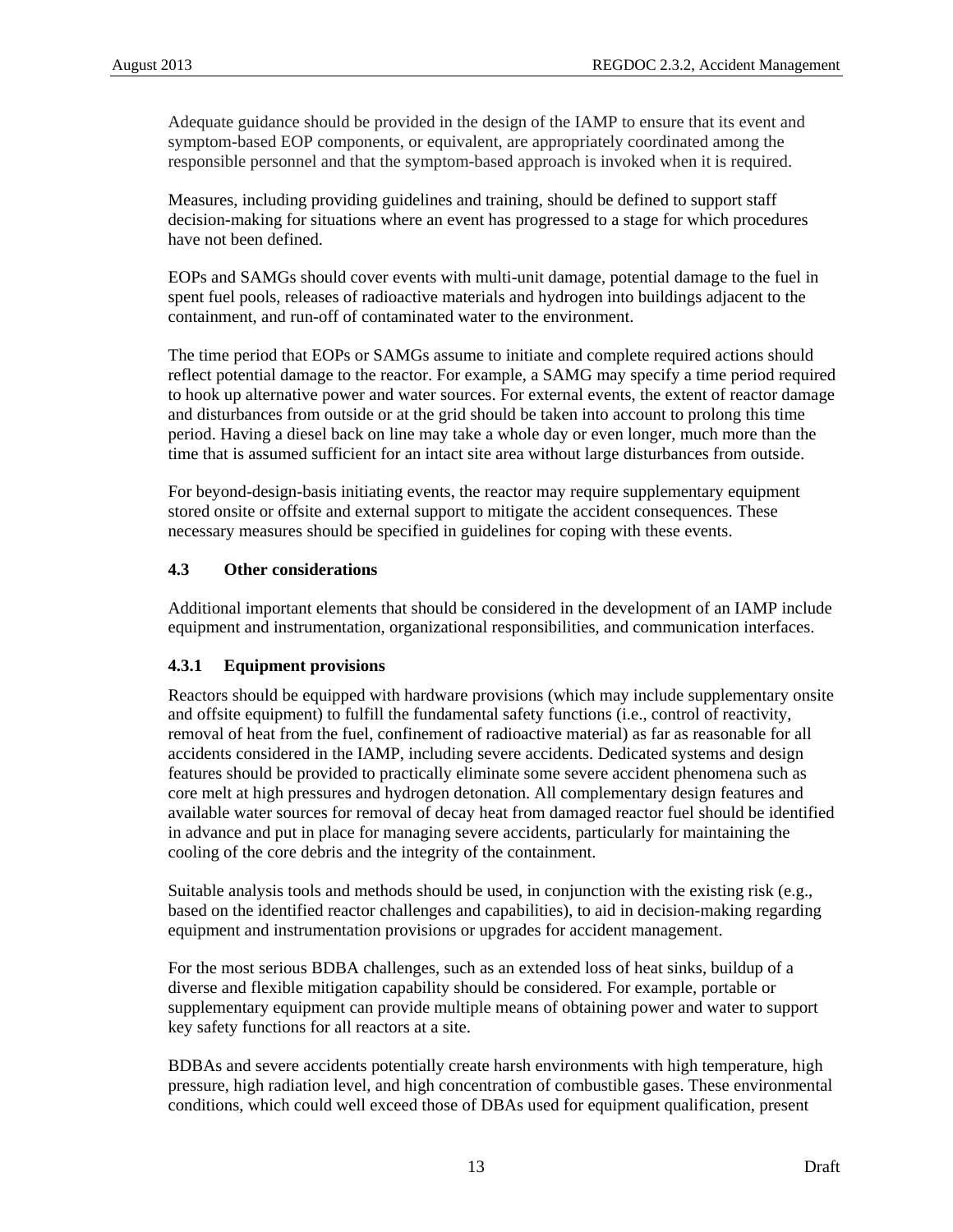<span id="page-19-0"></span>additional challenges to the equipment. The licensee should perform equipment survivability assessments to provide reasonable assurance that equipment used in SAM is available at the time it is called upon to perform.

Survivability of the equipment that could be used in SAM should be evaluated through a systematic review and assessment of equipment functions and conditions based on the available knowledge and data, such as from equipment environmental qualification for DBA, severe accident testing and analysis, and engineering judgment. The following steps should be taken:

- identification of accident management actions used to mitigate severe accidents
- definition of fuel and core damage stage and time period for each accident management action
- identification of equipment used to perform each of the actions
- determination of the bounding environmental conditions to the equipment within each time period
- demonstration that the equipment will survive to perform its function

The habitability of the facilities used in accident management (such as the main control room, the secondary control room, and the emergency support facilities, including an onsite technical support centre and on onsite emergency support centre) should be assessed and assured, taking into account the environmental conditions (e.g., radiological conditions and other conditions related to lighting, ventilation, temperature and communication) within and surrounding the facilities during an accident.

#### **4.3.2 Role of instrumentation**

Adequate instrumentation should be available at each stage of an accident for the monitoring and diagnosis of reactor conditions and for assisting in accident evaluation, accident management decision-making, and action execution.

The reactor parameters used in each stage of accident management should be checked and evaluated for their reliability. The preferred method to obtain the necessary information is to use the instrumentation that is qualified for the expected environmental conditions. The effect of environmental conditions on the instrument reading should be estimated and taken into account to produce the procedures and guidelines. Any key instrumentation reading from a non-qualified instrument that is used to diagnose reactor conditions for SAM should have an alternate method, (possibly including computational aids) to verify the reading. Where the risks associated with faulty readings are high under local environmental conditions, consideration should be given to upgrading or replacing the instruments. For scenarios where the required parameters are missing or their measurements are unreliable, the need for development of computational aids to obtain information should be identified, and appropriate computational aids developed in advance.

The guidelines for equipment survivability specified in section 4.3.1 for severe accident conditions also apply to reactor instrumentation. A list of instrumentation for each stage of the severe accident should be established. Reasonable assurance should be provided that the instrumentation used to monitor severe accident progression and facilitate accident management actions is available. Harsh environmental conditions, including the effects of hydrogen burn within the containment on cables and electrical containment penetrations, should be also taken into account.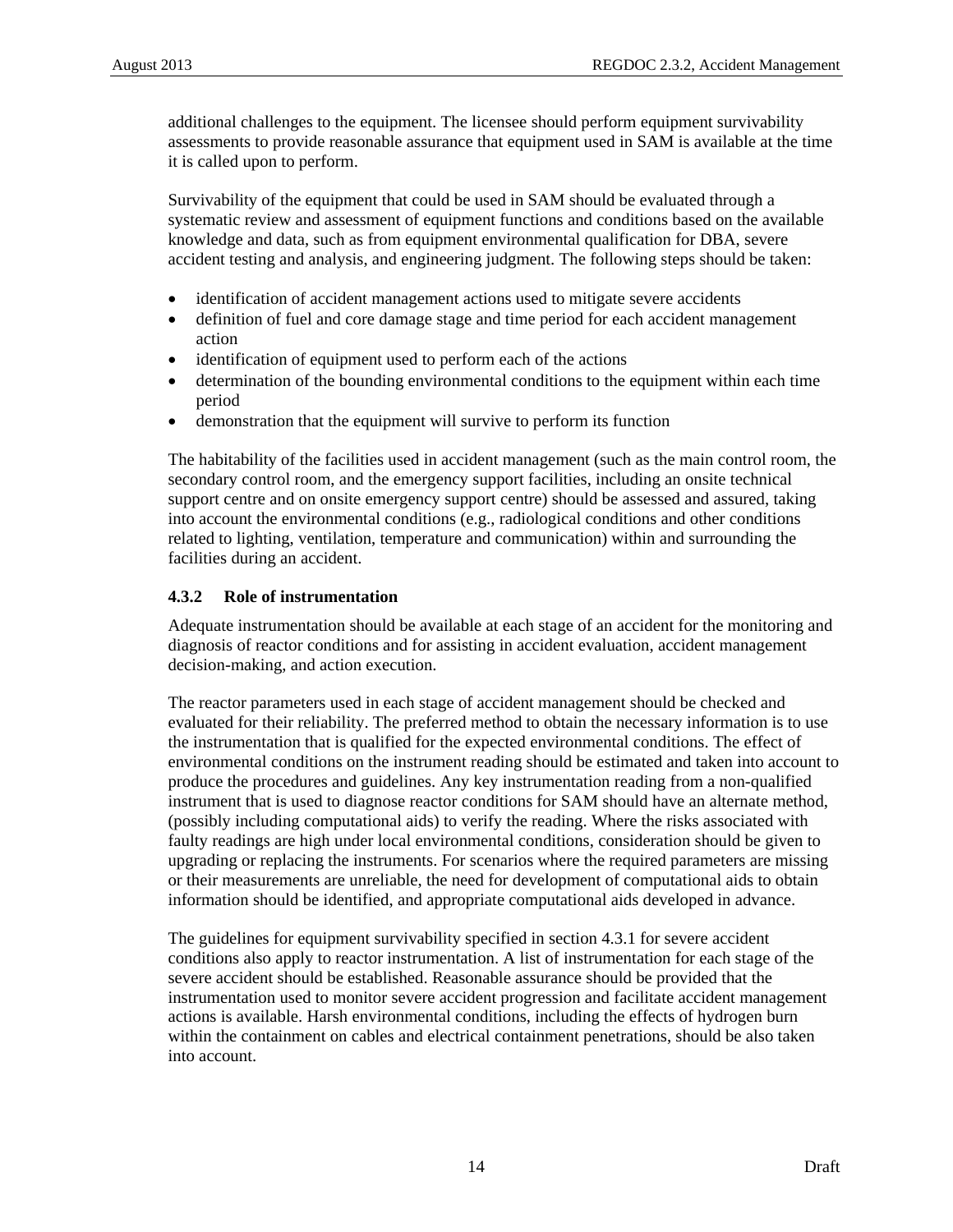<span id="page-20-0"></span>Given that during a severe accident the total information flow may be overwhelming and that some of the indications may be contradictory due to failed equipment and instrumentation, the licensee should consider using diagnostic and support tools to help with decision-making for accident management (e.g., computational aids as discussed in section 4.2.4).

### **4.3.3 Organizational responsibilities**

An IAMP should clearly define and document the roles and responsibilities at each stage of an accident, including:

- evaluation and recommendation ("evaluators")
- lines of authority ("decision makers")
- implementation of the actions ("implementers")
- transfer of responsibilities and decision-making authority
- interfaces with other organizations and authorities

The duties of the "evaluators" are to assess the reactor conditions, identify potential actions, evaluate the potential impacts of these actions, and recommend actions to be taken. During the execution of EOPs, both the evaluators and implementers who carry out the approved actions may come from the main control room and field personnel.

For SAM, the technical advisory team at the technical support centre should perform evaluations and recommend recovery actions to the decision-making authority. The control room staff should provide input to the evaluations of the technical support centre on the basis of their knowledge of reactor equipment and instrumentation, and their other special skills from their training.

The technical support centre personnel should have a good understanding of the underlying severe accident phenomena and reactor-specific accident progression stages. They should have a detailed knowledge of the EOPs and the SAMGs. The team of the technical support centre should communicate extensively with the control room staff.

Lines of authority should be clearly defined at each stage of the accident. Where evaluation responsibilities and decision-making authority are transferred from the control room staff to the technical support centre and a higher level of authority, the transition should be made at some specific point in time that poses no additional risk to accident management.

Specifically, the licensee should establish clear roles and responsibilities of the following participants for each stage of an accident. The list includes, but is not limited to:

- plant shift supervisors
- control room shift supervisors
- reactor unit operators
- common service operators
- field personnel
- senior health physicist
- emergency response manager
- nuclear safety manager
- plant manager
- technical advisory team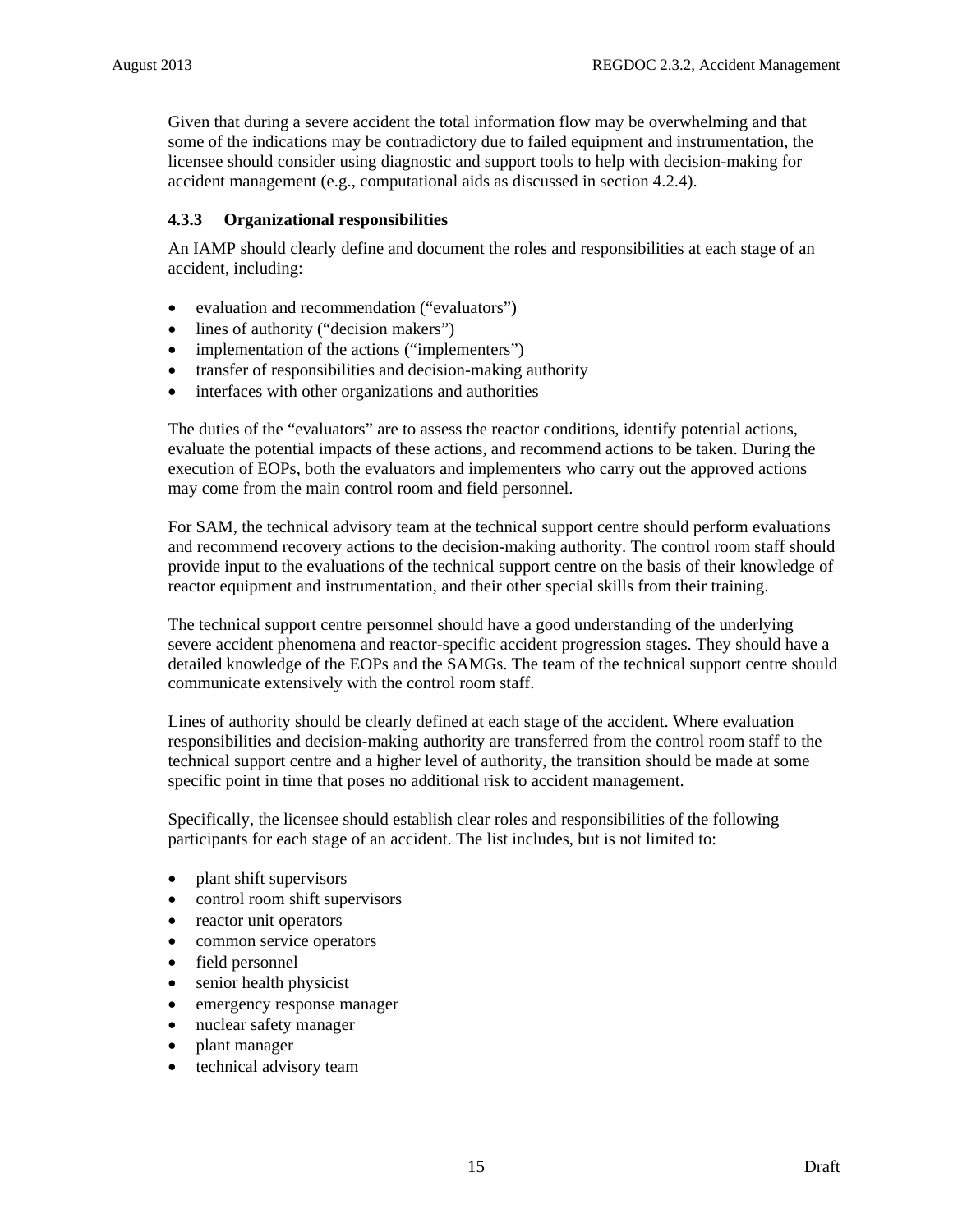<span id="page-21-0"></span>In consideration of beyond-design-basis initiating events, the minimum number of qualified personnel needed for managing the situation should be identified. The effects of extreme weather conditions, seismic events or events that are disruptive to society on the availability of skilled personnel should be considered. Contingency plans should be developed to identify substitutes that could perform the same tasks in case these skilled workers are unavailable. Suitable backups should be pre-defined for key roles in the accident management organization, including potentially the possibility to transfer authority in whole or in part.

# **4.3.4 Communication interfaces**

During a severe accident, no single group is likely to have the complete information, knowledge, and skills required to manage the accident. It is therefore important to establish effective onsite communication interfaces among groups including the emergency response teams as specified in REGDOC-2.10.1, *Nuclear Emergency Preparedness and Response*. These interfaces will enable efficient integration of the information and expertise available within the operating and supporting organizations or from other involved authorities.

An effective communication interface between the operating organization and the provincial and other appropriate emergency organizations should clearly delineate responsibilities, and specify the scope and timing of the information and the support that the provincial emergency organization and other involved organizations will receive.

The possible loss of power should be considered in providing for communication, e.g., between the control room and the technical support centre (also see REGDOC-2.10.1).

The impact of beyond-design-basis initiating events on communication should be considered. Provisions should be made for reliable communication among different accident management and emergency response organizations, including extreme situations such as widespread onsite and offsite damage caused by severe weather conditions, flooding, earthquake, etc. Measures should be taken to ensure the effectiveness of the emergency communication systems, including regular practice in their use.

# **5. Guidance for Implementing an Integrated Accident Management Program**

To satisfy the requirements specified in section 3 pertinent to the implementation of an IAMP, the licensee should consider the guidance given in this section.

Implementation of an IAMP should consider, but not be limited to:

- integration of procedures, guidelines, and arrangements to ensure that interfacing issues are addressed and that all IAMP components are put in place to meet the goals of accident management
- verification of the procedures and guidelines to ensure that they work as intended
- consideration of human factors and human-machine interface issues to ensure that the required accident management actions can be implemented as intended and in a timely manner
- organizational aspects to ensure that the defined responsibility matrix is consistent with the qualifications and expertise of the staff and with other authorities and supporting organizations
- personnel training to ensure that a suitable training plan is executed to implement the IAMP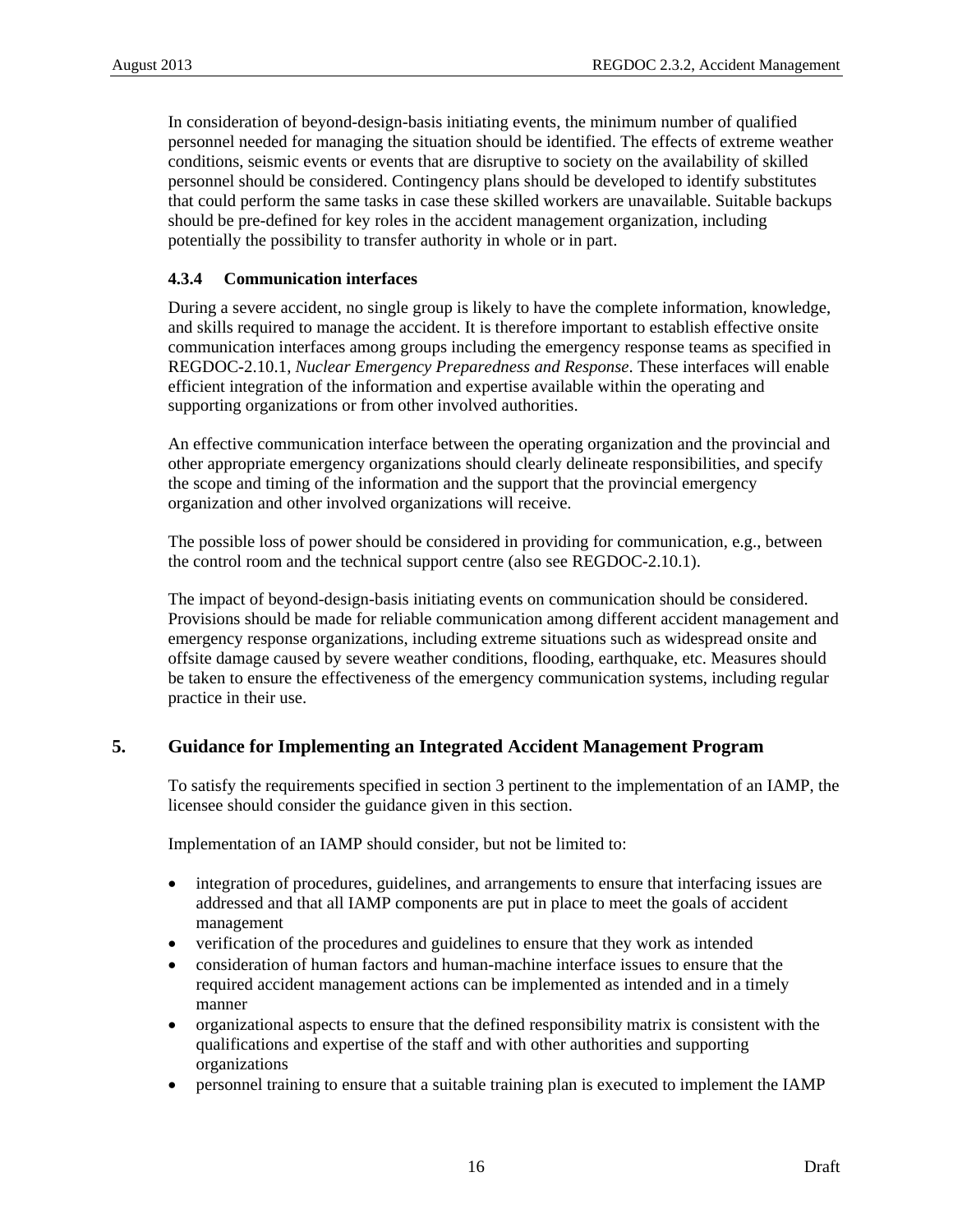# <span id="page-22-0"></span>**5.1 Integration of procedures, guidelines and arrangements**

Licensees should integrate the established procedures, guidelines, and arrangements including equipment and personnel resources to implement the reactor-specific IAMP.

EOP to SAMG transition and the associated issues including roles and responsibilities, equipment performance, and potential instrument errors under accident conditions should be identified and addressed. The implementation stage may identify necessary changes in certain aspects of the IAMP.

The onsite and offsite emergency response plans and procedures should be reviewed with respect to the accident management actions, to ensure that conflicts do not exist. Hardware arrangements, including temporary and supplementary equipment, should be checked for their operability and usability under accident conditions.

# **5.2 Verification of procedures and guidelines**

The purpose of verification of procedures and guidelines before they are used in an IAMP is to confirm their usability, technical accuracy, and completeness of scope. An assessment should be undertaken to confirm that operator actions that are specified in EOPs and SAMGs are possible, accounting for ease of access, possible radiation fields, presence of debris, fires or flooding, low light levels, use of personal protective equipment, and staffing levels.

# **5.3 Human and organizational performance**

Safe and reliable human and organizational performance is an essential part of IAMP. Such performance under emergency situations should be taken into account during the implementation of the IAMP to meet the expectations specified in regulatory guides G-276, *Human Factors Engineering Program Plans* [3], and G-323, *Ensuring the Presence of Sufficient Qualified Staff at Class I Nuclear Facilities – Minimum Staff Complement* [4]. Field operator performance and human-machine interface issues under hazardous environments and conditions should be identified and considered during the execution of SAMG actions. SAM may require sufficient qualified personnel that are not part of the normal minimum staff complement.

Sufficient verification and validation of all aspects of human and organizational performance, including EOPs and SAMGs, to execute all the identified accident management actions should be conducted to clearly demonstrate that they can be carried out by reactor personnel under all types of conditions covered by the IAMP.

The IAMP should incorporate measures to ensure that the personnel are ready to carry out the appropriate roles and responsibilities. For example, certain accident events may cause damage to the facilities (e.g., the technical support centre) and provisions should be made to ensure the habitability of the facilities or an alternative is available.

Improvement of the IAMP should be achieved through the consideration and incorporation of relevant results from well-supported research in human performance, including decision-making.

EOP implementation primarily involves the operations organization, with support from other organizations as needed. SAMG implementation has wider organizational implications, which require careful considerations in terms of roles and responsibilities, personnel qualification, and interfaces with the technical support centre and the emergency support centre (see section 4.3.3).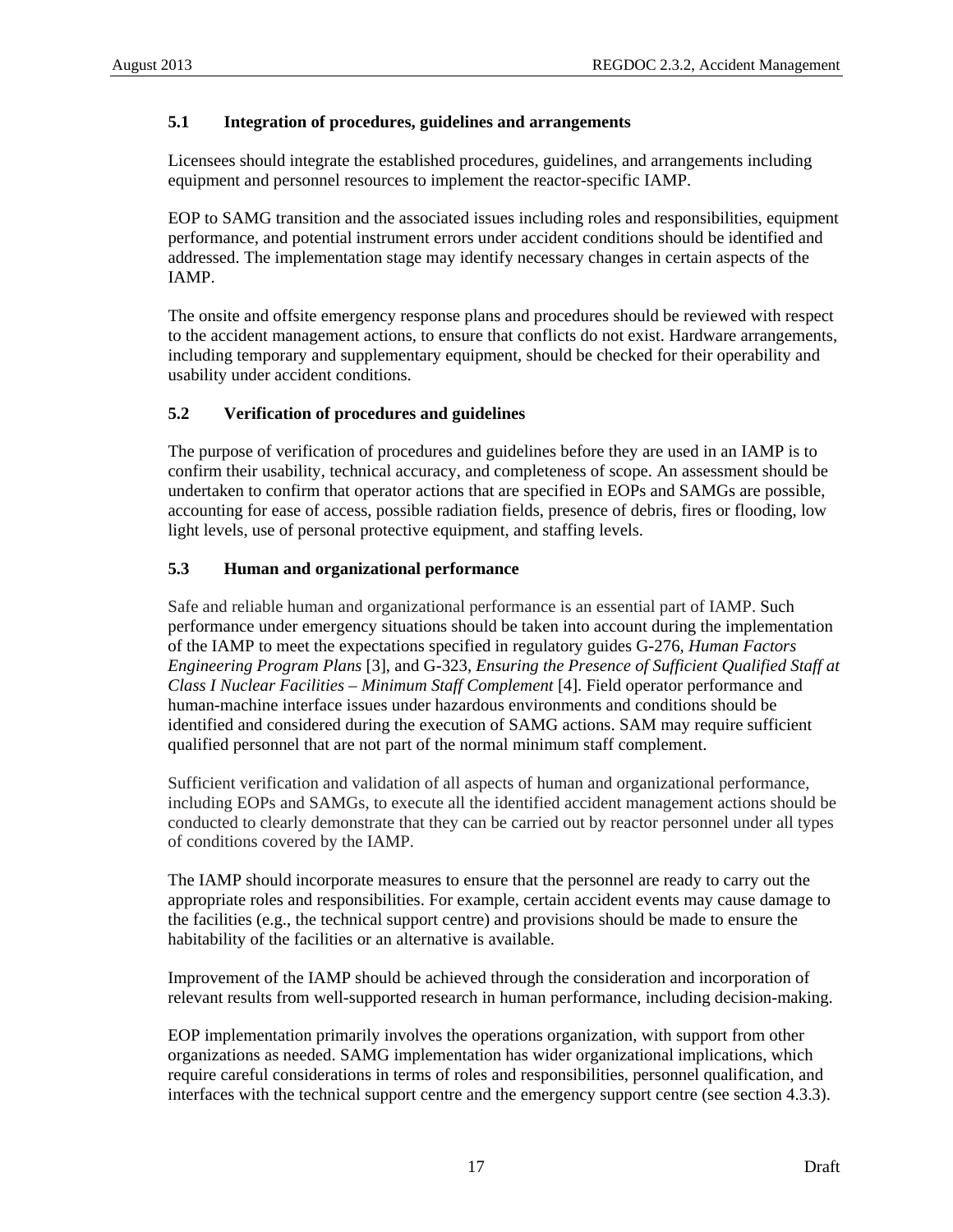<span id="page-23-0"></span>Appropriate arrangements should be identified for shift turnover and provision of food and other amenities for prolonged duty caused by beyond-design-basis initiating events.

Consideration should be given to the fact that reactor staff may be concerned about family and friends following a beyond-design-basis initiating event and may be under extremely high stress while executing accident management actions. For certain situations, it may be impossible to increase or replace staff for a given time. Measures should be taken to address all of these situations.

# **5.4 Training**

Appropriate levels of training should be provided to the operating personnel and responsible organizations to ensure their competency in using all instructions and actions specified in EOPs, and their knowledge of the information required to identify events and accidents that are beyond the design basis and of the guidelines specified in SAMGs.

The training programs should be commensurate with personnel's respective roles in accident management in accordance with REGDOC-2.2.2, *Personnel Training* [2], enabling them to:

- understand their roles and responsibilities within the IAMP
- learn about accident phenomena and processes
- become familiar with the activities to be carried out
- enhance their ability to perform in stressful conditions
- verify the effectiveness and improve the clarity of procedures and guidelines

The licensee should establish qualification, training, deployment, and staffing numbers for the various organizational groups involved in accident management.

Training programs should address the roles to be performed by the different groups, and include drills and exercises to enable assessment of the interactions between the various groups involved in IAMP. A set of drills should be developed to cover multi-unit events and external events.

The purpose of conducting regular drills and integrated exercises is to confirm and maintain that each of the essential elements related to procedures, equipment and personnel of the IAMP has a high degree of assurance of effectiveness, should an accident occur.

To the extent practicable, the licensee should use simulator training, because it provides a realistic and interactive environment and is an efficient method for enhancing human response in complex situations.

# **6. Guidance for Validating an Integrated Accident Management Program**

To satisfy the requirements specified in section 3 pertinent to validation of an IAMP, the licensee should consider the guidance given in this section.

The first step of validating an IAMP is to review the program to assess its completeness and adequacy. The review also gives an opportunity to identify specific areas in the IAMP that need improvement to enhance reactor capabilities to cope with an accident. The adequacy of the SSCs and human/materiel resources that are required to complete IAMP actions should be assessed.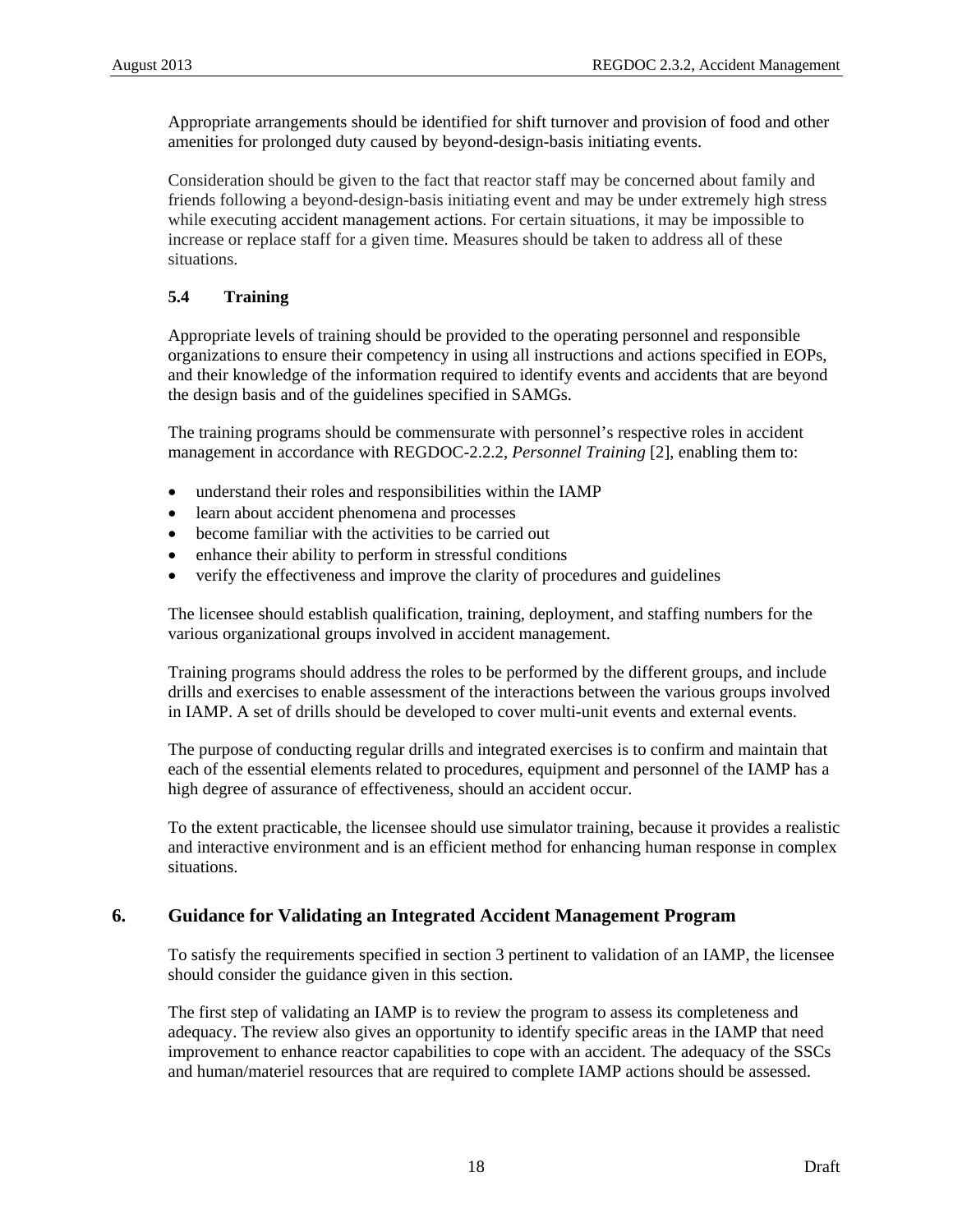<span id="page-24-0"></span>To ensure the continued effectiveness of the IAMP, the licensee should have a procedural mechanism (see requirement 6 in section 3.2) by which its components are continuously reviewed to ensure that the technical basis remains sound and current, and that station staff can carry them out effectively. Where the review indicates that improvements are required, the IAMP should be revised promptly to incorporate those improvements.

# **6.1 Review of integrated accident management program**

Review of an IAMP before its implementation is intended to check its quality, consistency and completeness. Review of IAMP after its implementation is to evaluate its adequacy, effectiveness, and any needs for updating and strengthening. The review includes self-assessments and independent reviews.

It is necessary to review and evaluate the effectiveness of the IAMP periodically to ensure it reflects modern requirements, reflects lessons from drills and exercises, incorporates knowledge gained from any new information and experimental data, and includes any changes in personnel, reactor equipment and instrumentation conditions, and training needs. The review should cover all the aspects of the preparation, development, implementation, and documentation of the IAMP, including:

- verification that the selection and scope of the IAMP meet requirements
- review of the technical basis on the understanding of reactor-specific accident progression (reactor damage states), phenomena, and challenges, and on the state-of-the-art knowledge and data to tackle those challenges
- assessment of whether the identified reactor challenges and capabilities realistically address reactor design and conditions
- assessment of whether the identified supplementary equipment for coping with beyonddesign-basis initiating events is sufficient and properly protected, proceduralized, and maintained
- evaluation of whether the identified strategies and measures are adequate for achieving the established IAMP objectives
- review of the supporting accident analysis including computational aids for IAMP
- evaluation of reactor equipment performance
- evaluation of reactor instrumentation performance for accident management monitoring
- verification and validation of the procedures and guidelines to ensure their overall quality and usability
- check of the interface between the IAMP and the emergency preparedness program
- review of responsibility allocation, staffing, personnel qualification, training needs, and performance
- review of IAMP documentation and revisions

In addition, completeness of the provisions important for implementing an IAMP should be reviewed in relation to the basic safety principles and IAMP requirements specified in section 3. All the identified provisions should be reviewed to evaluate whether they exist and can be successfully implemented. The review should also identify if additional provisions are required to strengthen the ability of the reactor staff to manage an accident, including a severe accident, or evaluate if an absence of a provision leads to the weakness in defence in depth.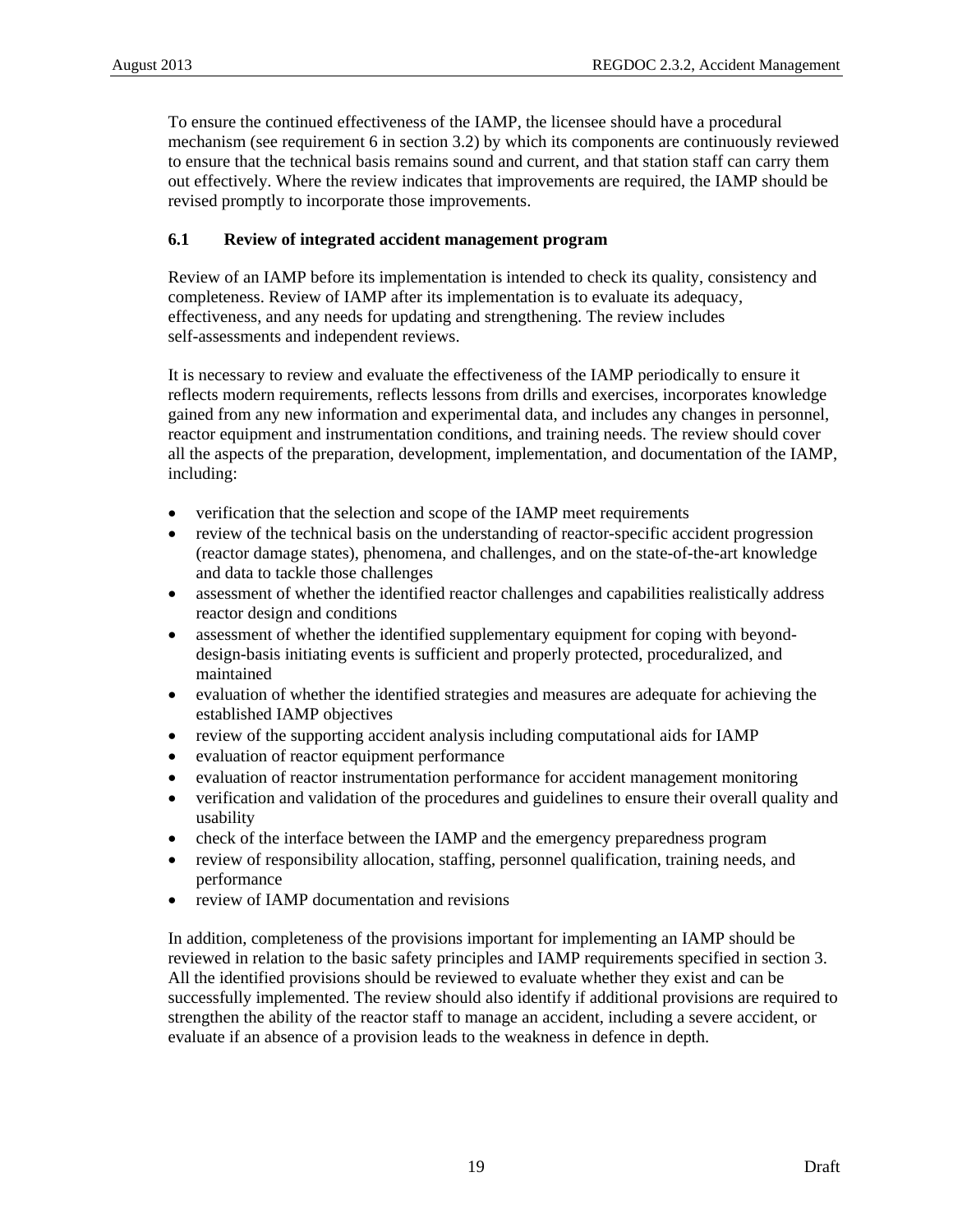# <span id="page-25-0"></span>**6.2 Evaluation of systems and equipment**

Reactor design capabilities for accident management, such as containment venting, hydrogen mitigation, and coolant make-up provisions should be identified and their effectiveness should be evaluated.

For all systems and equipment that are expected to perform in a way or under conditions that were not considered in their original design, the licensee should conduct an assessment of their potential availability, effectiveness, and limitations for use in support of an IAMP. Existing systems may warrant design enhancement if the assessment reveals that the potential consequences of severe accidents are such that the existing systems may not provide the desired preventive and mitigating capabilities.

Essential reactor monitoring features and instrumentation for diagnosing reactor state should be identified and verified for severe accident conditions, so that they function reliably and provide meaningful data.

The validation of an IAMP should also include an assessment of the adequacy and sufficiency of supplementary equipment and consumables (fuel and water inventories) used to maintain or restore nuclear fuel and containment cooling for coping with beyond-design-basis initiating events.

#### **6.3 Assessment of resources**

The licensee should perform an assessment to determine the availability of coolant, energy, and other materiel resources that may be required for the effective completion of accident management actions.

For procurement of external resources (e.g., equipment, power, water and personnel), the licensee should assess the adequacy of arrangements with other organizations to ensure availability, timing and access to these resources during accidents, with consideration of potential challenges posed by common cause and/or external events. These arrangements should be formalized and documented.

# **7. Guidance for Documentation of an Integrated Accident Management Program**

To satisfy the requirements specified in section 3 pertinent to documentation of an IAMP, the licensee should consider the following guidance.

All aspects of an IAMP should be described, typically by a suite of IAMP documents consisting of manuals, procedures, guidelines together with their technical basis and supporting safety analysis reports for justifications, explanations, verification and validation. There are also many other related documents such as description of the reactor physical protection, PSA studies, equipment and instrumentation survivability assessments, and reactor "stress test" reports as appropriate.

At a minimum, the licensee should provide the following documented information about an IAMP:

• goals and principles used for development and implementation of the IAMP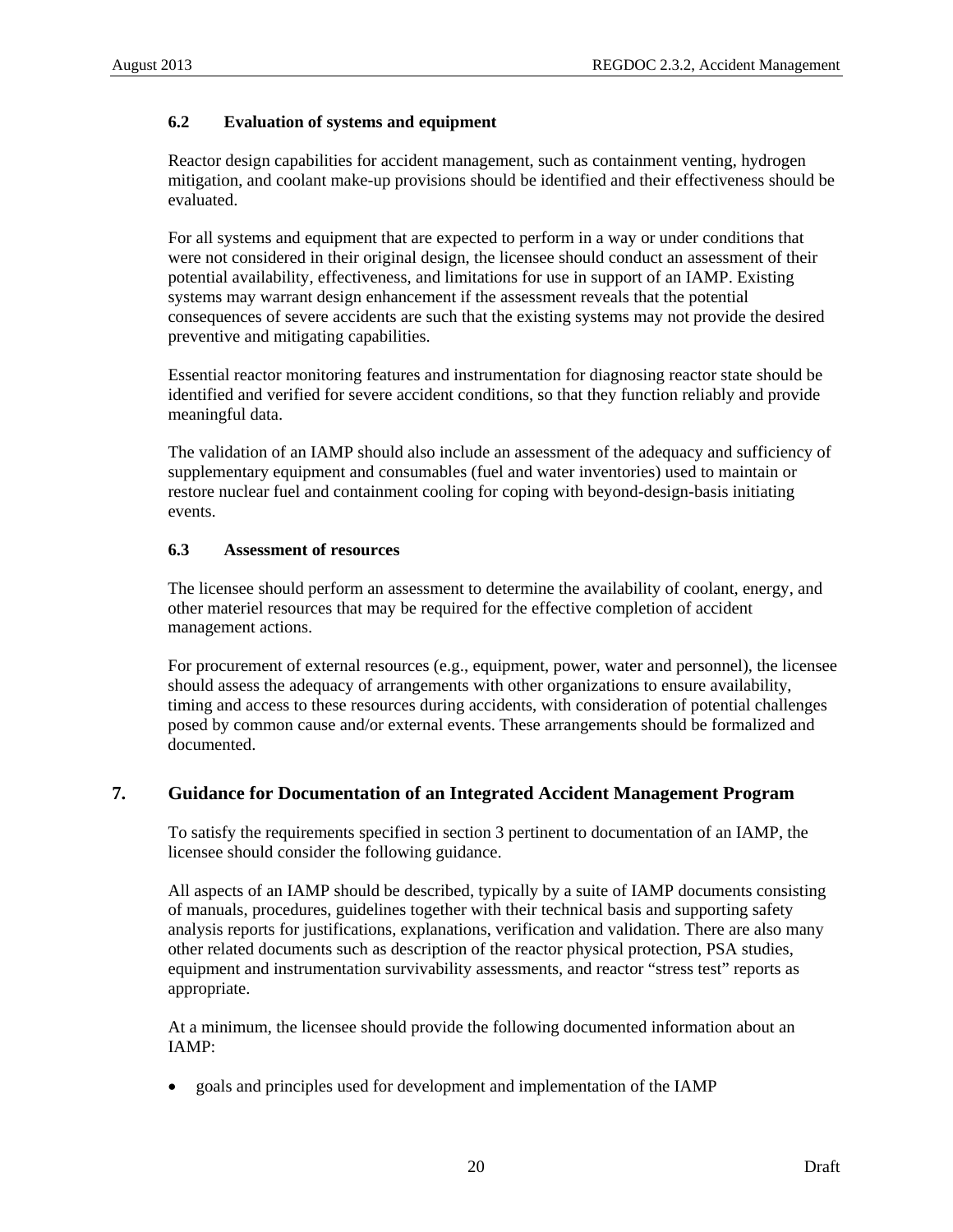- technical basis and results of probabilistic and deterministic analyses conducted in support of the IAMP
- EOPs and SAMGs
- performance capabilities for the systems and equipment that are used in support of accident management procedures and actions
- responsibilities of persons and organizations involved in the IAMP, including requirements and plans for personnel training
- results of the IAMP validation and reviews

The technical basis documents provide technical information important to an IAMP. They can build on or provide a cross-reference to the existing technical descriptions. They should include, but not be limited to:

- justification of accident selection and coverage of the IAMP, including a general description of reactor response to accidents
- distinct stages of an accident progression if no accident management actions are credited
- understanding of the relevant phenomena and the associated physical processes, including challenges to fission product barriers and the associated mechanisms and conditions
- state of the current knowledge of the phenomena, including current predictive capabilities for modeling the phenomena and physical processes and relevant analytical and experimental supports
- any other aspects or special topics important to EOP and SAMG development and verification

Reviews and revisions of the IAMP documents should be tracked and controlled.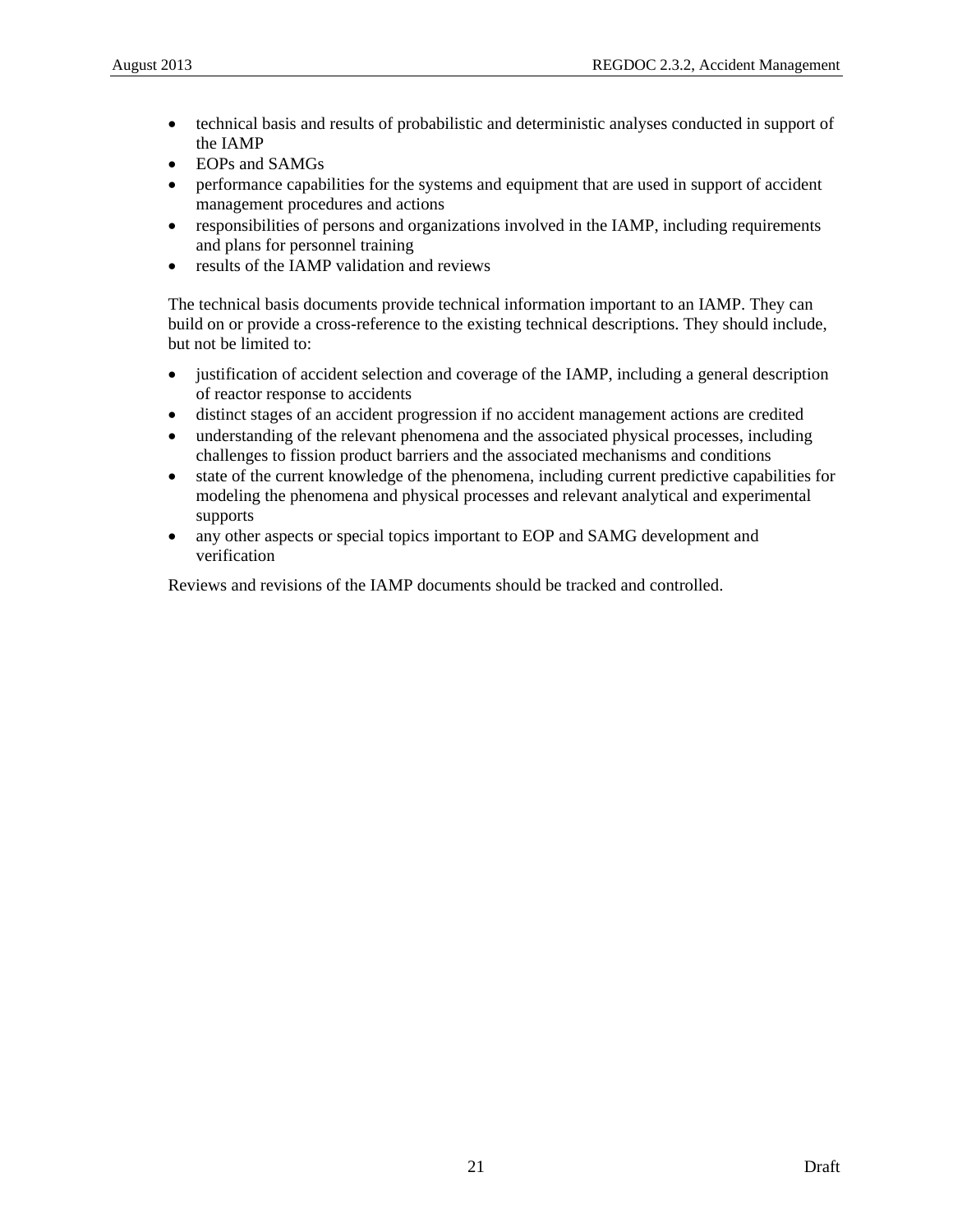|  |  | <b>List of Acronyms</b> |
|--|--|-------------------------|
|--|--|-------------------------|

<span id="page-27-0"></span>

| Acronym     | <b>Full term</b>                          |
|-------------|-------------------------------------------|
| <b>IAMP</b> | integrated accident management program    |
| AOO         | anticipated operational occurrence        |
| <b>BDBA</b> | beyond design basis accident              |
| <b>CNSC</b> | <b>Canadian Nuclear Safety Commission</b> |
| <b>CSA</b>  | Canadian Standards Association            |
| <b>DBA</b>  | design basis accident                     |
| EOP         | emergency operating procedure             |
| <b>IAEA</b> | <b>International Atomic Energy Agency</b> |
| <b>NSCA</b> | <b>Nuclear Safety and Control Act</b>     |
| <b>PSA</b>  | probabilistic safety assessment           |
| <b>SAM</b>  | severe accident management                |
| <b>SAMG</b> | severe accident management guideline      |
| <b>SSCs</b> | structures, systems and components        |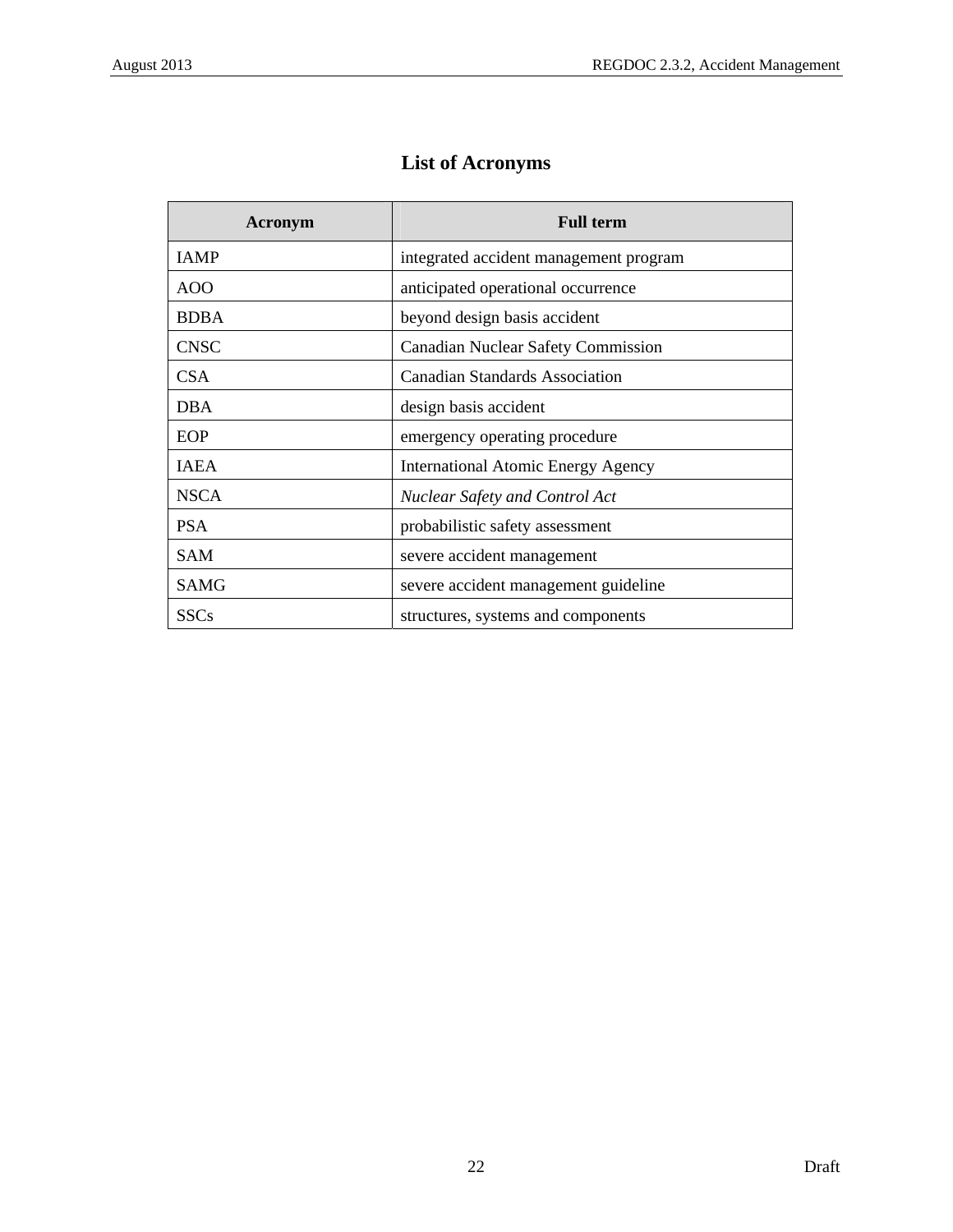# **Glossary**

#### <span id="page-28-0"></span>**accident management**

The taking of a set of actions during the evolution of an accident to prevent the escalation of the accident, to mitigate the consequences of the accident, and to achieve a long-term safe stable state after the accident.

# **anticipated operational occurrence**

An operational process deviating from normal operation that is expected to occur at least once during the operating lifetime of a reactor facility but which, in view of the appropriate design provisions, does not cause any significant damage to items important to safety or lead to accident conditions.

# **arrangements**

The pre-determined integrated set of infrastructural elements necessary to provide the capability for performing a specified function or task required in response to a nuclear or radiological emergency. These elements may include hardware (e.g., equipment and instrumentation), authorities and responsibilities, materiel and human resources, organization, co-ordination, communication, and training.

# **beyond-design-basis accident**

Accident conditions less frequent and potentially more severe than a design basis accident. A beyonddesign-basis accident may or may not involve core degradation.

#### **beyond-design-basis initiating event**

Any initiating event that is not considered in the design of the facility including external hazards that are beyond the design basis such as large seismic loads, tsunamis, flooding by extreme high water level, damage by extreme weather conditions (e.g., hurricanes, ice-rains, sandstorms, etc.), or man-made actions or structures, such as airplane crashes, transport accidents, nearby chemical plants, gas pipes or river dams.

# **cliff-edge effect**

A large increase in the severity of consequences caused by a small change of conditions. Note: cliff-edge effects can be caused by changes in the characteristics of the environment, the event, or changes in the reactor response.

# **complementary design feature**

A design feature added to the design as a stand-alone structure, system or component (SSC) or added capability to an existing SSC to cope with design extension conditions.

# **corium**

A lava-like molten mixture of portions of nuclear reactor core.

#### **design basis accident**

Accident conditions for which a reactor facility is designed, according to established design criteria, and for which the damage to the fuel and the release of radioactive material are kept within authorized limits.

# **deterministic safety analysis**

An analysis of nuclear reactor facility responses to an event, which is performed using predetermined rules and assumptions (e.g., those concerning the initial operational state, availability and performance of the systems and operator actions). Deterministic analysis can use either conservative or best-estimate methods.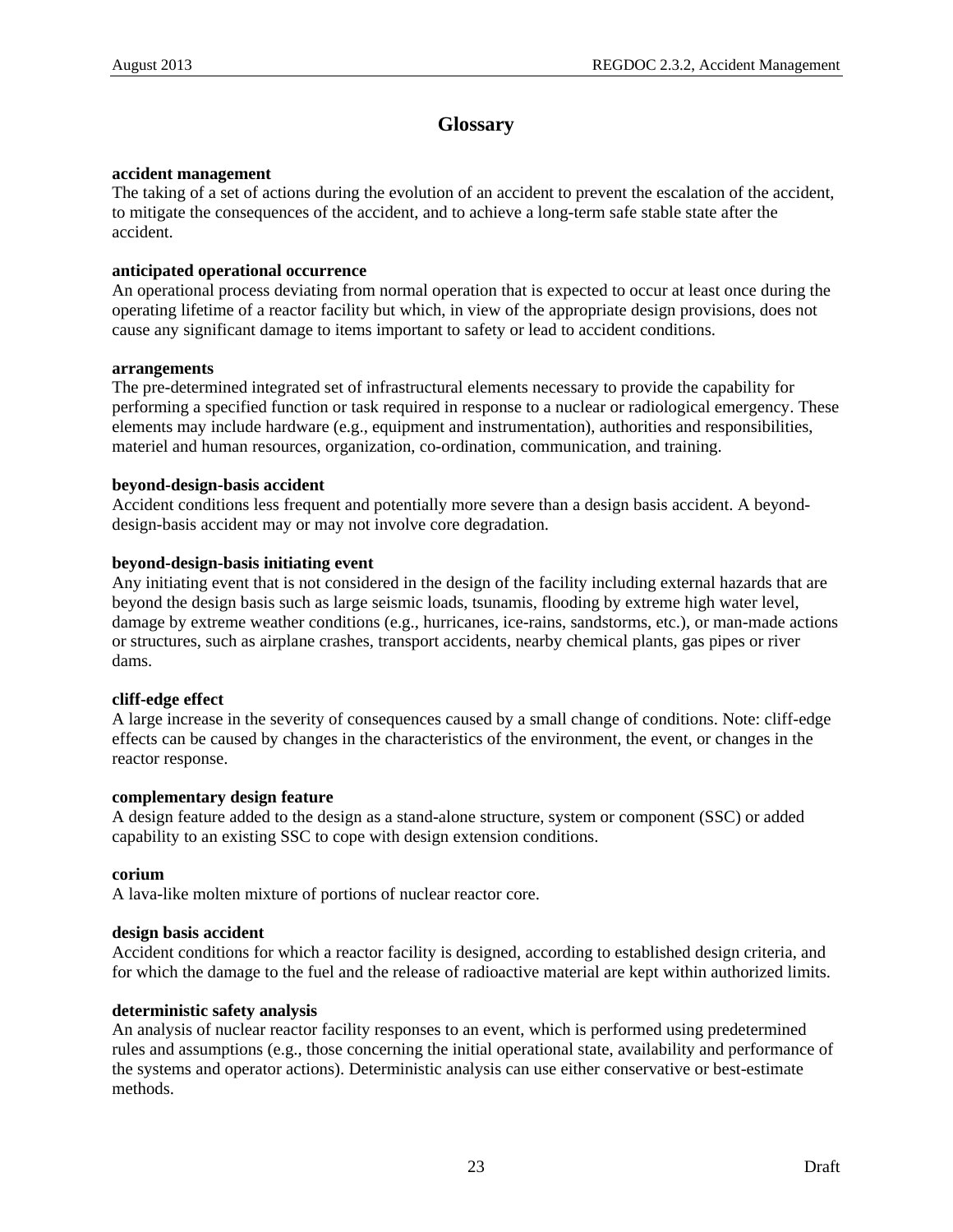#### **emergency operating procedures**

Reactor specific procedures containing instructions to operating staff for implementing measures to terminate some anticipated operational occurrences and to prevent core degradation in design basis accidents and/or beyond-design-basis accidents.

#### **emergency response procedures**

A set of instructions with a detailed description of the actions to be taken by response personnel during an emergency.

#### **emergency response**

The integrated set of equipment, procedures and personnel necessary to provide the capability for performing a specified function or task required in order to prevent, mitigate or control the effects of an accidental release.

#### **emergency response organization or team**

Group of inter-related responders whose role is to mitigate the consequences of an emergency. An emergency response organization involves pre-defined coordination of roles and responsibilities.

#### **emergency response arrangements**  See **arrangements**.

#### **external event**

Any event that proceeds from the environment external to a reactor facility and that can cause failure of structures, systems and/or components. External events include, but are not limited to, earthquakes, floods and hurricanes.

#### **human factors**

Factors that influence human performance as they relate to the safety of a nuclear facility, including activities during design, construction, commissioning, operation, maintenance and decommissioning phases.

#### **human performance**

The outcomes of human behaviours, functions and actions in a specified environment, reflecting the ability of workers and management to meet the system's defined performance under the conditions in which the system will be employed.

#### **internal event**

An event internal to the reactor facility that results from human error or failure in a structure, system or component.

#### **licensing basis**

A set of requirements and documents for a regulated facility or activity comprising:

- i. the regulatory requirements set out in the applicable laws and regulations
- ii. the conditions and safety and control measures described in the facility's or activity's licence and the documents directly referenced in that licence
- iii. the safety and control measures described in the licence application and the documents needed to support that licence application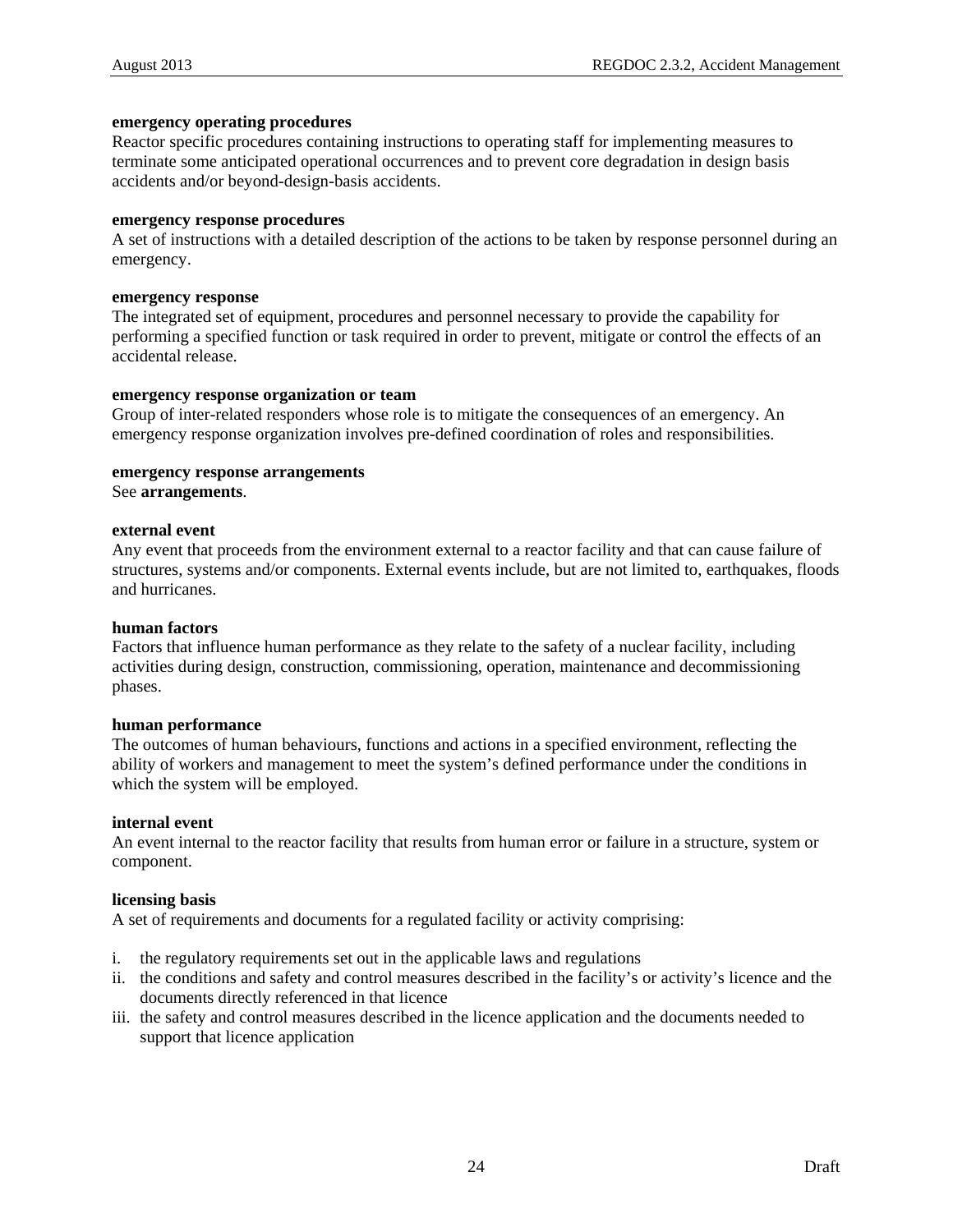#### **long-term safe stable state**

A state in which fuel in the core or the spent fuel pool is submerged in water, the associated reactivity is controlled to remain subcritical, and a long-term decay heat removal from the fuel is achieved and maintained.

#### **normal operation**

Operation of a reactor facility within specified operational limits and conditions, including start-up, power operation, shutting down, shutdown, maintenance, testing and refuelling.

#### **offsite**

The facilities and organizations outside the juridical consideration of the licensed facility, including the various federal, provincial and municipal organizations that are required to communicate with and respond to a facility accident in accordance with the facility accident management procedures.

#### **onsite**

The physical domain of the facility to which a licence is granted.

#### **plant design envelope**

The range of conditions and events (including design extension conditions) that are explicitly taken into account in the design of the nuclear power plant, such that it can be reasonably expected that significant radioactive releases would be practically eliminated by the planned operation of process and control systems, safety systems, safety support systems and complementary design features.

#### **post accident**

A long-term safe stable state that is achieved in the reactor facilities after an accident.

#### **practically eliminated**

The possibility of certain conditions occurring being physically impossible or with a high level of confidence to be extremely unlikely to arise.

#### **safety analysis**

Analysis by means of appropriate analytical tools that establishes and confirms the design basis for the items important to safety; and ensures that the overall facility design is capable of meeting the acceptance criteria for each reactor state.

#### **safety system**

A system important to safety, provided to ensure the safe shutdown of the reactor or the residual heat removal from the core, or to limit the consequences of anticipated operational occurrences and design basis accidents.

#### **severe accident**

Accident conditions more severe than a design basis accident and involving significant core degradation.

#### **severe accident management**

Mitigating the consequences of a severe accident to achieve a long-term safe stable state.

#### **severe accident management guidelines**

A set of recommendations for actions to take when handing severe accidents.

#### **shutdown state**

A subcritical reactor state with a defined margin to prevent a return to criticality without external actions.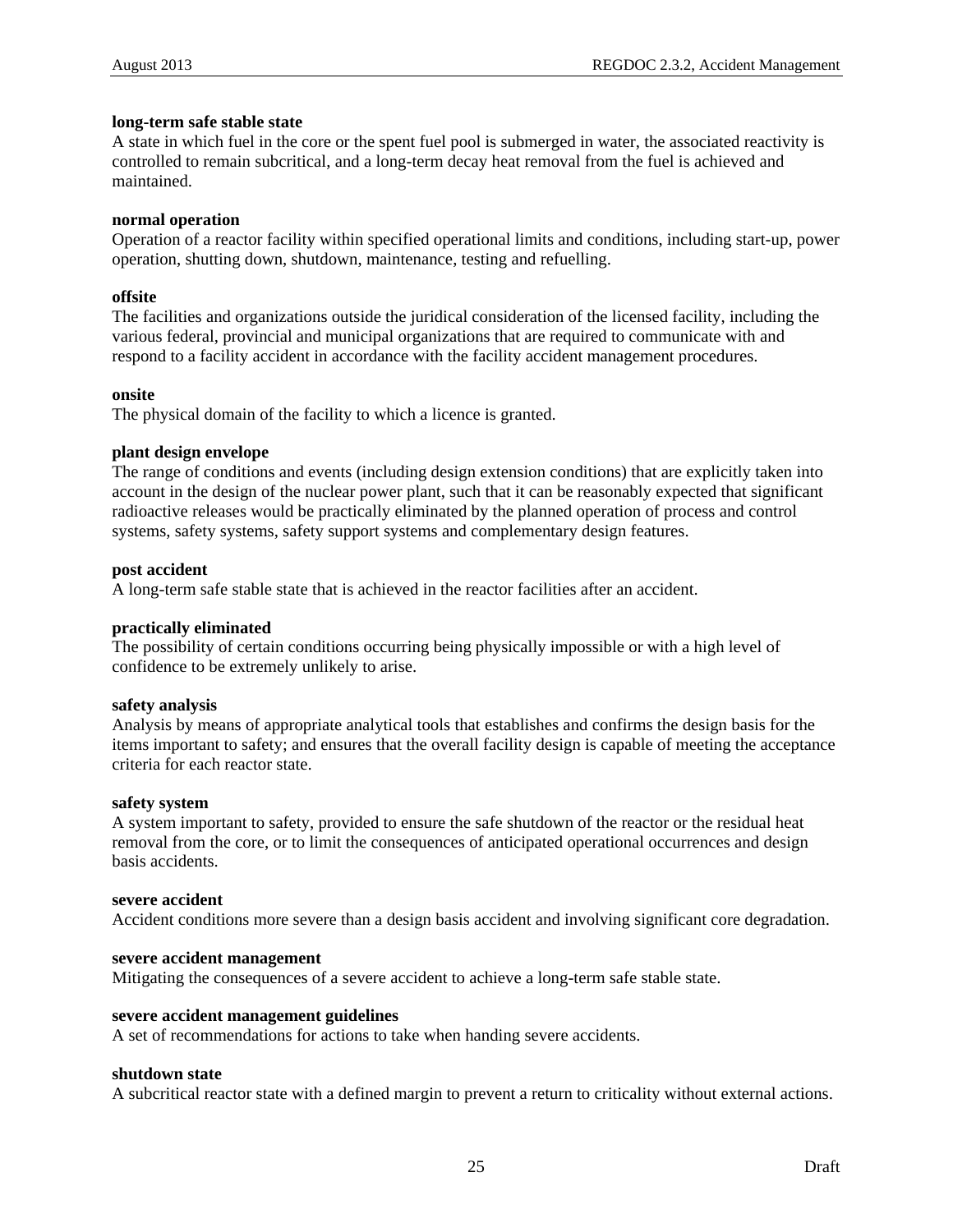#### **structures, systems and components**

A general term encompassing all of the elements of a facility or activity that contribute to protection and safety. Structures are the passive elements: buildings, vessels, shielding, etc. A system comprises several components, assembled in such a way as to perform a specific (active) function. A component is a discrete element of a system. Examples are wires, transistors, integrated circuits, motors, relays, solenoids, pipes, fittings, pumps, tanks, and valves.

#### **usability**

The extent to which a product can be used by specified users, to achieve specified goals, with effectiveness, efficiency and satisfaction in a specified context of use.

#### **validation (for human factors)**

The process of determining the degree to which the human-machine system design and supporting mechanisms facilitate the achievement of overall safety and operational goals.

#### **verification (for human factors)**

The process of demonstrating that equipment and system have been designed as specified, and that adherence to human factors guidelines has been maintained.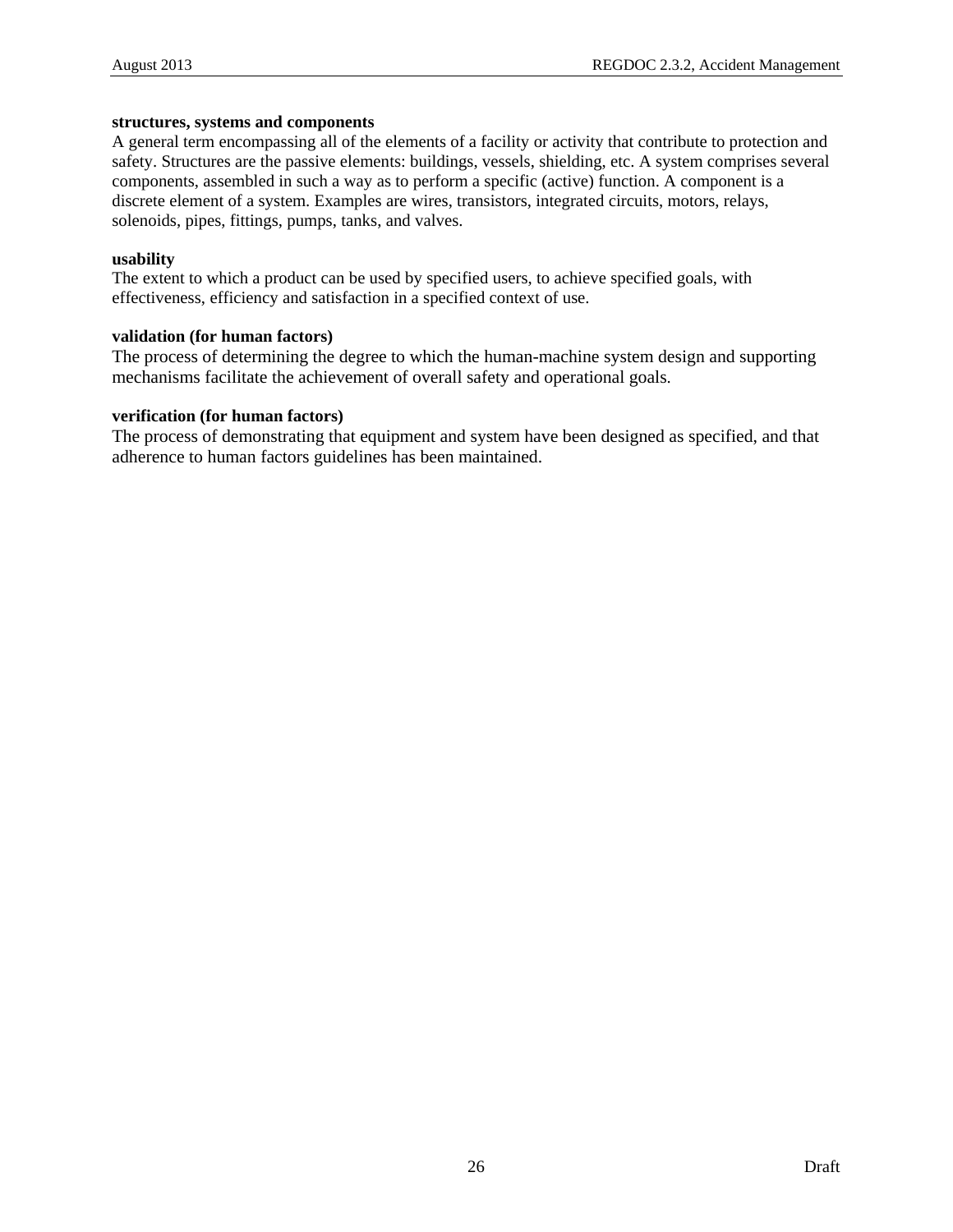# **References**

- <span id="page-32-0"></span>1. CNSC, REGDOC-2.10.1, *Nuclear Emergency Preparedness and Response*, Ottawa, Canada (draft), 2013.
- 2. CNSC, REGDOC-2.2.2, *Personnel Training*, Ottawa, Canada (draft), 2013.
- 3. CNSC, G-276, *Human Factors Engineering Program Plans*, Ottawa, Canada, 2003.
- 4. CNSC, G-323, *Ensuring the Presence of Sufficient Qualified Staff at Class I Nuclear Facilities Minimum Staff Complement*, Ottawa, Canada, 2007.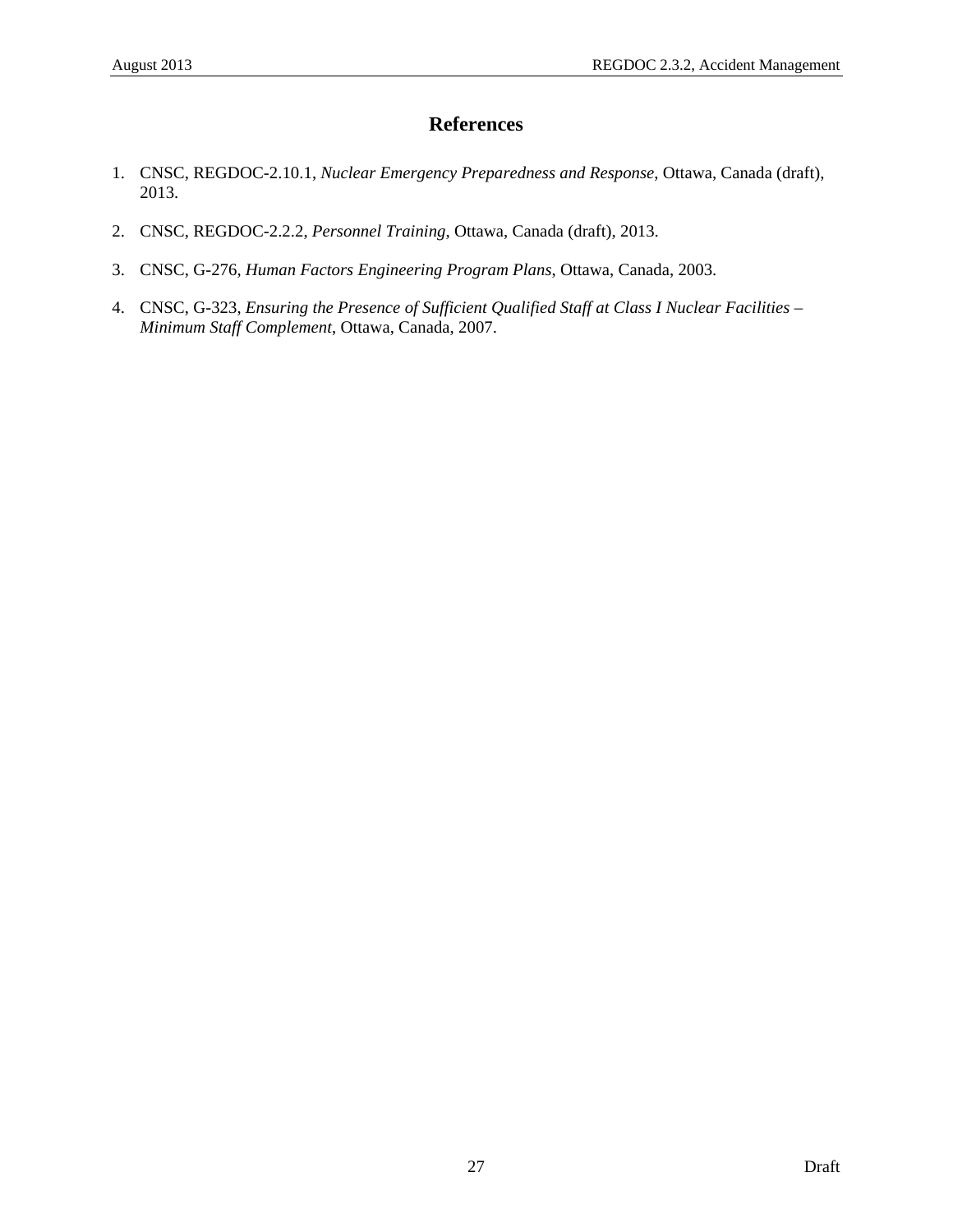# **Appendix A**

<span id="page-33-0"></span>The illustration presented in this Appendix is not a mandatory part of this regulatory document and is provided for information only.

### **Figure 2:** Key components and overlapping provisions of an integrated accident management program and emergency preparedness program